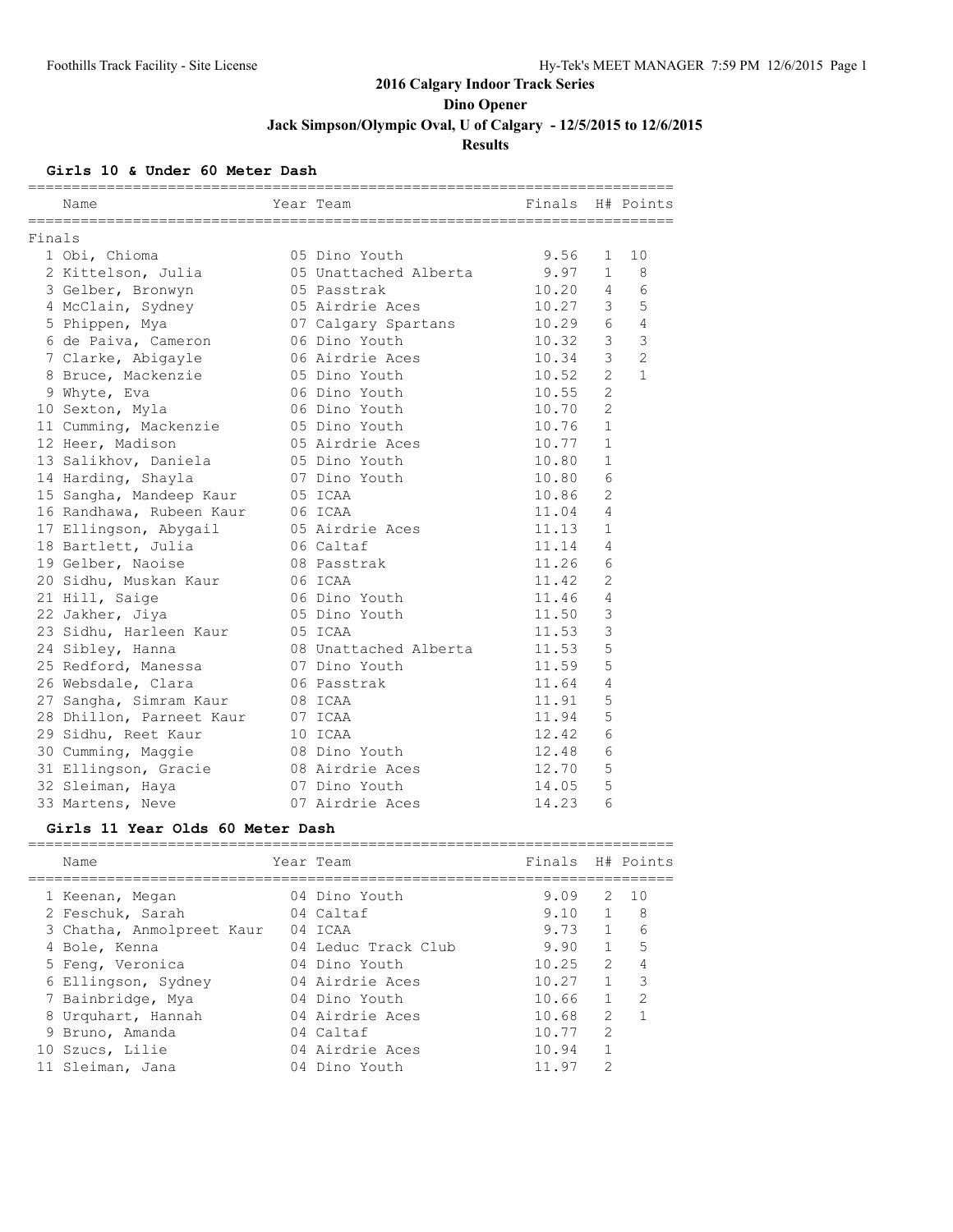**Dino Opener**

**Jack Simpson/Olympic Oval, U of Calgary - 12/5/2015 to 12/6/2015**

### **Results**

#### **Girls 12 Year Olds 60 Meter Dash**

| Name                                                         | Year Team | Finals H# Points |                |                |       |
|--------------------------------------------------------------|-----------|------------------|----------------|----------------|-------|
| 1 Nyssen, Hanna 63 Caltaf                                    |           | 8.70             |                | $1 \quad 10$   |       |
| 2 Wandycz, Julia and 03 Calgary Olympic 8.89 1 8             |           |                  |                |                |       |
| 3 Szucs, Jasmine 603 Airdrie Aces 8.90 1 6                   |           |                  |                |                |       |
| 4 Marsden, Kya 63 Caltaf                                     | 9.074     |                  |                | 5              |       |
| 5 Schoenberger, Hannah 03 Calgary Spartans 9.10 4            |           |                  |                | $\overline{4}$ |       |
| 03 Caltaf<br>6 Tran, Lauryn                                  | $9.14$ 3  |                  |                | 3              |       |
| 7 Strauss, Mykaela 63 Calgary Olympic 9.17 1                 |           |                  |                | $2^{\circ}$    | 9.167 |
| 8 Zinck, Sara                 03 Airdrie Aces           9.17 |           |                  |                | $2 \quad 1$    | 9.170 |
| 9 Tucker, Alix 03 Caltaf                                     |           | 9.31             | $\mathbf{1}$   |                |       |
| 10 Zaldivar, Alicia 63 Warriors                              |           | 9.33             | 3              |                |       |
| 11 Valero Sánchez, Verona    03 Warriors                     |           | 9.38             | 3              |                |       |
| 12 Richards, Paige 63 Passtrak                               |           | 9.46             | 2              |                |       |
| 13 Ziberova, Lesya 63 Caltaf                                 |           | 9.48             | $\mathbf 1$    |                |       |
| 14 Mendez-Jimenez, Ivana 03 Calgary Spartans 9.61            |           |                  | $\overline{2}$ |                |       |
| 15 Pellettier, Isabel 03 Warriors                            |           | 9.64             | 3              |                |       |
| 16 Ritchie, Anna 63 Caltaf                                   |           | 9.66             | $\overline{4}$ |                |       |
| 17 Gbobaniji, Mimi 63 Warriors                               |           | 9.75             | 4              |                |       |
| 18 Deschamps, Chloe 63 Dino Youth                            |           | 9.86             | $\overline{4}$ |                |       |
| 19 Walker, Gillian 63 Dino Youth                             |           | 10.03            | 2              |                |       |
| 20 Glover, Brooke 03 Caltaf                                  |           | 10.10            | $\overline{2}$ |                |       |
| 21 Affleck, Charlize 03 Airdrie Aces                         |           | 10.14            | 3              |                |       |
| 22 Cornwall, Emily 63 Dino Youth                             |           | 11.61            | 2              |                |       |

#### **Girls 13 Year Olds 60 Meter Dash**

| Name                 | Year Team             | Finals H# Points |               |    |
|----------------------|-----------------------|------------------|---------------|----|
| 1 Burt, Emiley       | 02 Caltaf             | 8.57             |               | 10 |
| 2 Johnson, Courtney  | 02 Unattached Alberta | 8.97             |               | 8  |
| 3 Berger, Anileah    | 02 Dino Youth         | 9.00             | $\mathcal{L}$ | 6  |
| 4 Perri, Danielle    | 02 Caltaf             | 9.07             |               | 5  |
| 5 Brulotte, Eden     | 02 Caltaf             | 9.13             | $\mathcal{L}$ | 4  |
| 6 Matsuoka, Alex     | 02 Caltaf             | 9.17             |               | 3  |
| 7 Remington, Allison | 02 Warriors           | 9.30             |               | 2  |
| 8 Stillwell, Katie   | 02 Calgary Spartans   | 9.66             | 2             |    |

#### **Girls 14 Year Olds 60 Meter Dash**

| Name |                                                                                                                                                                                                                                           |                            |                                                                                                                                                                                                                                  |                |                                          |
|------|-------------------------------------------------------------------------------------------------------------------------------------------------------------------------------------------------------------------------------------------|----------------------------|----------------------------------------------------------------------------------------------------------------------------------------------------------------------------------------------------------------------------------|----------------|------------------------------------------|
|      |                                                                                                                                                                                                                                           |                            | 8.01                                                                                                                                                                                                                             | $\mathbf{1}$   | 1 O                                      |
|      |                                                                                                                                                                                                                                           |                            | 8.12                                                                                                                                                                                                                             | $\overline{1}$ | 8                                        |
|      |                                                                                                                                                                                                                                           |                            |                                                                                                                                                                                                                                  | $\mathbf{1}$   | 6                                        |
|      |                                                                                                                                                                                                                                           |                            | 8.36                                                                                                                                                                                                                             | $\mathbf{1}$   | $-5$                                     |
|      |                                                                                                                                                                                                                                           |                            |                                                                                                                                                                                                                                  | 1              |                                          |
|      |                                                                                                                                                                                                                                           |                            | 8.76                                                                                                                                                                                                                             | 3              | 3                                        |
|      |                                                                                                                                                                                                                                           |                            |                                                                                                                                                                                                                                  | $\mathbf{1}$   | $\mathcal{P}$                            |
|      |                                                                                                                                                                                                                                           |                            | 9.03                                                                                                                                                                                                                             | $\mathcal{L}$  |                                          |
|      |                                                                                                                                                                                                                                           |                            | 9.16                                                                                                                                                                                                                             | 3              |                                          |
|      |                                                                                                                                                                                                                                           |                            | 9.24                                                                                                                                                                                                                             | $\mathcal{L}$  |                                          |
|      |                                                                                                                                                                                                                                           |                            | 9.34                                                                                                                                                                                                                             | $\mathcal{L}$  |                                          |
|      |                                                                                                                                                                                                                                           |                            | 9.51                                                                                                                                                                                                                             | Κ              |                                          |
|      | 2 Ojinnaka, Ijeoma<br>3 Roberts, Princess<br>4 Spraque, Sawyer<br>5 Wesolowski, Gabrielle<br>6 Kinsman, Maeve<br>7 Thirnbeck, Maddie<br>8 Albi, Hannah<br>9 McGannon, Alexa<br>10 Brunham, Eden<br>11 Marsan, Olivia<br>12 Dohlman, Grace | 1 Fairclough-Jones, Candac | Year Team<br>01 Edmonton Roy<br>01 Calgary Inte<br>01 Airdrie Aces<br>01 Calgary Inte<br>01 Calgary Olympic<br>01 Calgary Spartans<br>01 Caltaf<br>01 U of C Athletics<br>01 Caltaf<br>01 Caltaf<br>01 Airdrie Aces<br>01 Caltaf |                | Finals H# Points<br>8.35<br>8.62<br>8.84 |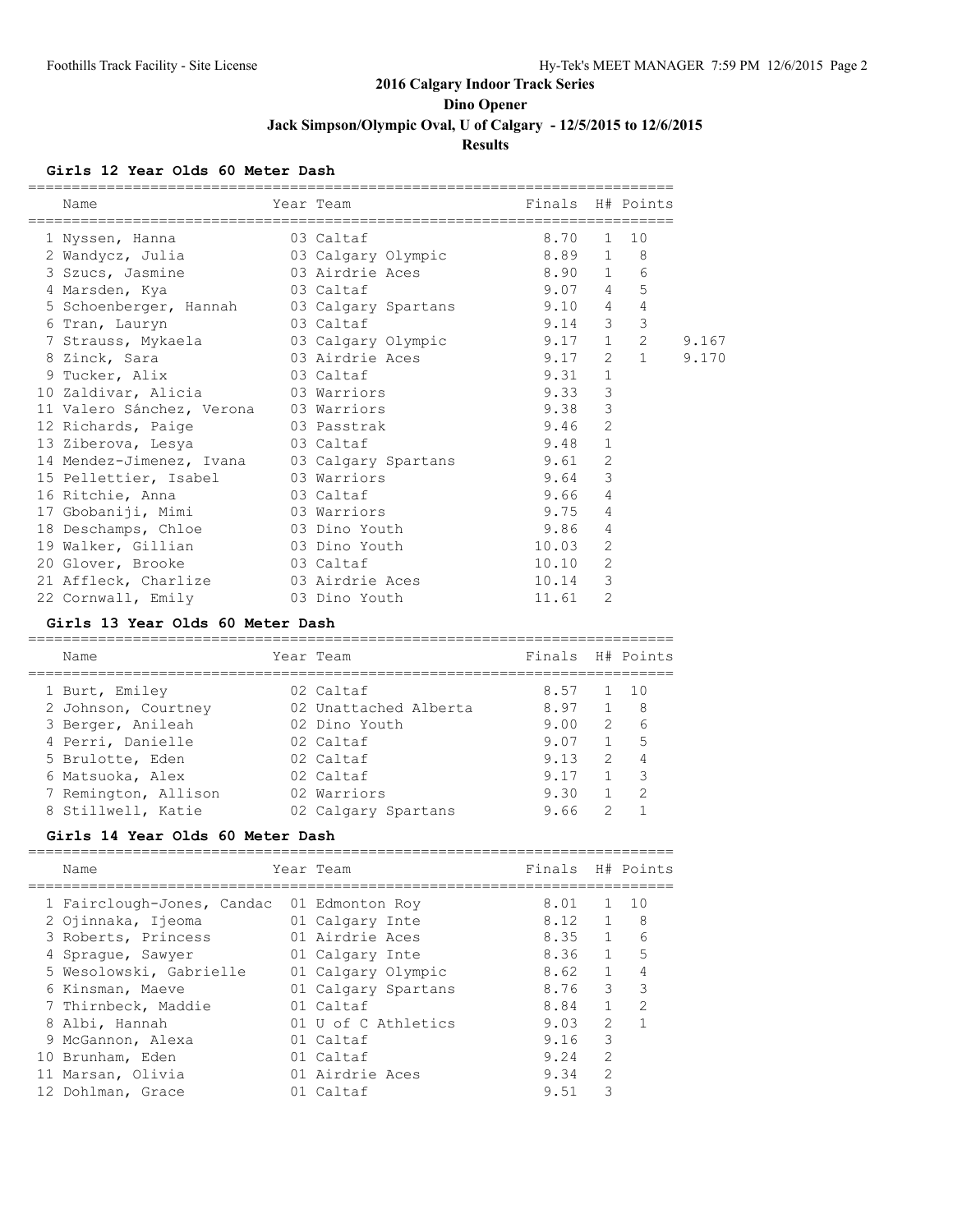**Dino Opener**

**Jack Simpson/Olympic Oval, U of Calgary - 12/5/2015 to 12/6/2015**

### **Results**

### **....Girls 14 Year Olds 60 Meter Dash**

| 13 Troschke, Helena | 01 Airdrie Aces | 10.08 2 |  |
|---------------------|-----------------|---------|--|
| 14 McGowan, Olivia  | 01 Dino Youth   | 10.78 2 |  |

#### **Girls 15 Year Olds 60 Meter Dash**

| Name                  | Year Team           | Finals H# Points |               |                         |
|-----------------------|---------------------|------------------|---------------|-------------------------|
| 1 Petrus, Tessa       | 00 U of C Athletics | 8.30             |               | $1 \quad 10$            |
| 2 Ojinnaka, Jesika    | 00 Calgary Inte     | 8.39             |               | - 8                     |
| 3 Ryan, Renae         | 00 Bulldogs         | 8.48             | $\mathbf{1}$  | 6                       |
| 4 Hastie, Mya         | 00 U of C Athletics | 8.65             | 2             | $-5$                    |
| 5 Varghese, Olivia    | 00 Calgary Spartans | 9.02             | 1             |                         |
| 6 Fairbanks, Terra    | 00 Caltaf           | 9.06             | 2             | $\overline{\mathbf{3}}$ |
| 7 Lofthouse, Victoria | 00 Dino Youth       | 9.27             | $\mathcal{L}$ | $\overline{2}$          |
| 8 Grueber, Chanelle   | 00 Airdrie Aces     | 993              |               |                         |

### **Girls 16-17 60 Meter Dash**

| Name                     | Year Team           | Finals |                | H# Points      |
|--------------------------|---------------------|--------|----------------|----------------|
| 1 Adeleye, Mowa          | 98 Calgary Inte     | 8.19   |                | 10             |
| 2 Ratudradra, Alisi      | 99 Calgary Inte     | 8.32   | $\mathbf{1}$   | 8              |
| 3 Meidinger, Shea        | 99 U of C Athletics | 8,40   | $\mathbf{1}$   | 6              |
| 4 Goertzen, Brooke       | 98 Airdrie Aces     | 8.60   | $\overline{2}$ | 5              |
| 5 Tiede, Giselle         | 98 U of C Athletics | 8.61   | $\mathbf{1}$   | $\overline{4}$ |
| 6 Dada, Palumi           | 99 U of C Athletics | 8.73   | 3              | 3              |
| 7 Jeter, Sydney          | 99 U of C Athletics | 8.92   | 3              | $\mathfrak{D}$ |
| 8 Janbey, Selma          | 98 U of C Athletics | 8.95   | $\mathcal{P}$  |                |
| 9 Brown, Molly           | 99 U of C Athletics | 8.96   | $\mathfrak{D}$ |                |
| 10 Mizzau-McNinch, Katie | 99 Dino Youth       | 9.05   | 3              |                |
| 11 McManus, Sarah        | 98 Calgary Spartans | 9.24   |                |                |
| 12 Nielsen, Ellen        | 99 U of C Athletics | 9.67   | $\mathcal{D}$  |                |

#### **Girls 10 & Under 150 Meter Dash**

| Name                     | Year Team             | Finals H# Points |                |                |
|--------------------------|-----------------------|------------------|----------------|----------------|
| 1 Probe, Celia           | 05 Dino Youth         | 24.42            | 4              | 10             |
| 2 McClain, Sydney        | 05 Airdrie Aces       | 24.92            | 2              | 8              |
| 3 Gelber, Bronwyn        | 05 Passtrak           | 24.99            | $\overline{4}$ | 6              |
| 4 Edlund, Olivia         | 05 Lethbridge T       | 25.12            | 3 <sup>7</sup> | 5              |
| 5 Phippen, Mya           | 07 Calgary Spartans   | 25.24            | $\overline{4}$ | 4              |
| 6 Clarke, Abigayle       | 06 Airdrie Aces       | 26.28            | 1              | 3              |
| 7 de Paiva, Cameron      | 06 Dino Youth         | 26.37            | $5 -$          | $\overline{2}$ |
| 8 Heer, Madison          | 05 Airdrie Aces       | 26.61            | 3              | $\mathbf{1}$   |
| 9 Sangha, Mandeep Kaur   | 05 ICAA               | 27.38            | 3              |                |
| 10 Bruce, Mackenzie      | 05 Dino Youth         | 27.81            | $\overline{2}$ |                |
| 11 Randhawa, Rubeen Kaur | 06 ICAA               | 27.98            | $\mathbf{1}$   |                |
| 12 Ellingson, Abygail    | 05 Airdrie Aces       | 28.12            |                |                |
| 13 Harding, Shayla       | 07 Dino Youth         | 28.34            | 3              |                |
| 14 Kittelson, Julia      | 05 Unattached Alberta | 28.75            | 4              |                |
| 15 Bartlett, Julia       | 06 Caltaf             | 28.92            | 4              |                |
| 16 Jakher, Jiya          | 05 Dino Youth         | 28.98            | $\overline{2}$ |                |
| 17 Gelber, Naoise        | 08 Passtrak           | 29.05            | 3              |                |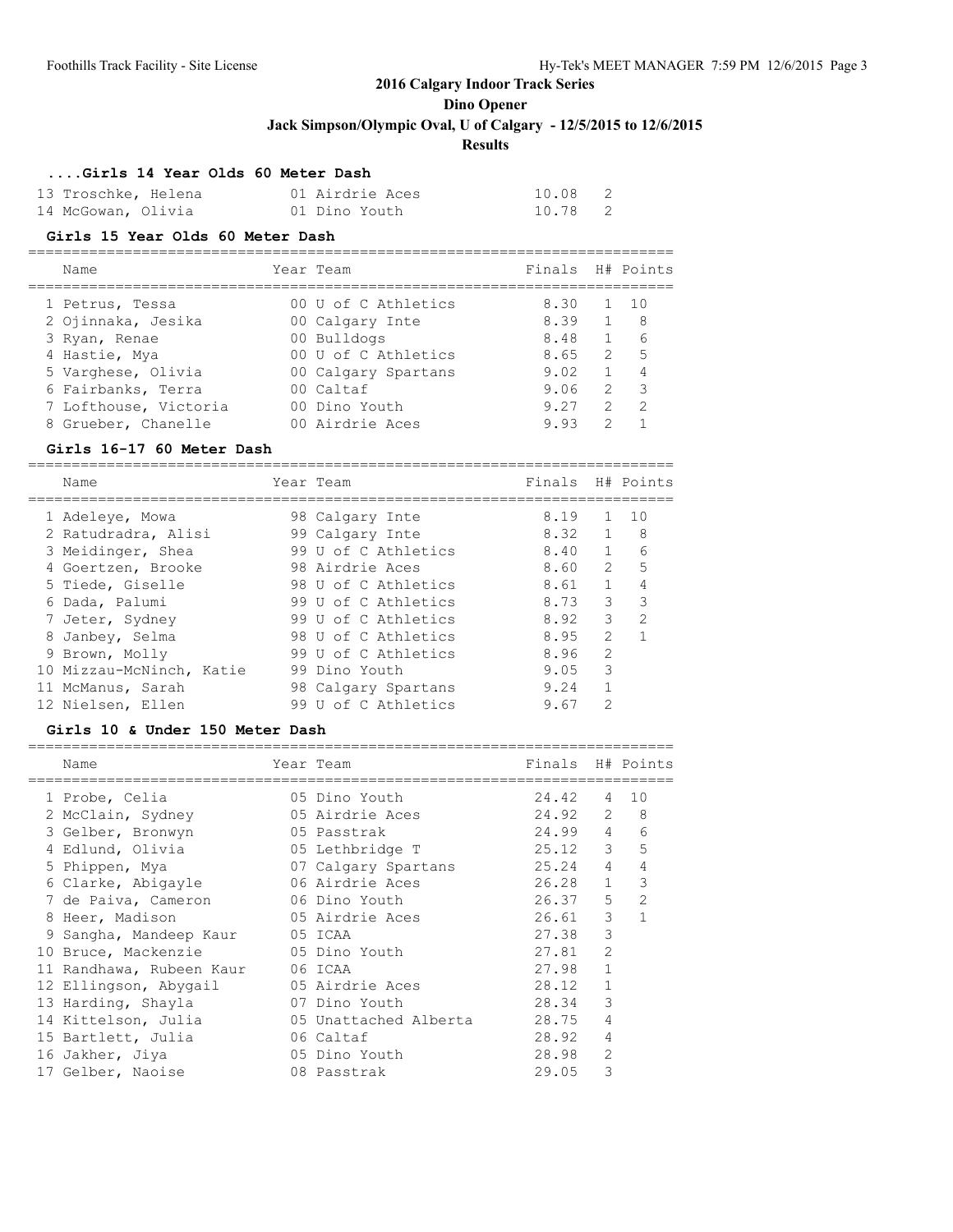#### **....Girls 10 & Under 150 Meter Dash**

| 18 Sibley, Hanna       | 08 Unattached Alberta | $29.21$ 5 |     |
|------------------------|-----------------------|-----------|-----|
| 19 Websdale, Clara     | 06 Passtrak           | 30.07     |     |
| 20 Sangha, Simram Kaur | 08 ICAA               | 31.30     | - 5 |
| 21 Hill, Saige         | 06 Dino Youth         | 31.47     | - 3 |
| 22 Redford, Manessa    | 07 Dino Youth         | 31.96     |     |
| 23 Ellingson, Gracie   | 08 Airdrie Aces       | 33.36     | .5  |
| 24 Martens, Neve       | 07 Airdrie Aces       | 39.43     |     |

#### **Girls 11 Year Olds 150 Meter Dash**

| Name                      | Year Team           | Finals H# Points |               |                |
|---------------------------|---------------------|------------------|---------------|----------------|
| 1 Feschuk, Sarah          | 04 Caltaf           | 22.29            |               | 10             |
| 2 Keenan, Megan           | 04 Dino Youth       | 22.80            |               | - 8            |
| 3 Chatha, Anmolpreet Kaur | 04 ICAA             | 24.26            | $\mathcal{L}$ | 6              |
| 4 Bole, Kenna             | 04 Leduc Track Club | 24.75            |               | 5              |
| 5 Feng, Veronica          | 04 Dino Youth       | 25.37            | $\mathcal{L}$ | $\overline{4}$ |
| 6 Ellingson, Sydney       | 04 Airdrie Aces     | 25.71            |               | 3              |
| 7 Bruno, Amanda           | 04 Caltaf           | 26.48            | 2             | 2              |
| 8 Schaap, Sofia           | 04 Dino Youth       | 27.61            | っ             |                |

#### **Girls 12 Year Olds 150 Meter Dash**

| Name                                           | Year Team                  | Finals H# Points |                |                |
|------------------------------------------------|----------------------------|------------------|----------------|----------------|
| 1 Nyssen, Hanna                                | 03 Caltaf                  | 21.30            |                | $1 \quad 10$   |
| 2 Szucs, Jasmine                               | 03 Airdrie Aces            | 21.40            | $\mathbf{1}$   | 8              |
| 3 Wandycz, Julia                               | 03 Calgary Olympic 21.43 4 |                  |                | 6              |
| 4 Strauss, Mykaela 63 Calgary Olympic 22.23 4  |                            |                  |                | 5              |
| 5 Schoenberger, Hannah                         | 03 Calgary Spartans 22.25  |                  | 2              | 4              |
| 6 Tucker, Alix                                 | 03 Caltaf                  | $22.52$ 1        |                | 3              |
| 7 Zinck, Sara                                  | 03 Airdrie Aces            | 22.62            | $\mathbf{1}$   | $\overline{2}$ |
| 8 Mendez-Jimenez, Ivana                        | 03 Calgary Spartans 23.16  |                  | $\mathbf{1}$   | $\mathbf{1}$   |
| 9 Valero Sánchez, Verona                       | 03 Warriors                | 23.24            | $\overline{2}$ |                |
| 10 Zaldivar, Alicia                            | 03 Warriors                | 23.42            | 3              |                |
| 11 Richards, Paige                             | 03 Passtrak                | 23.49            | 4              |                |
| 12 Wakulich, Dani                              | 03 Caltaf                  | 23.56            | 3              |                |
| 13 Stewart, Kya                                | 03 Caltaf                  | 23.99            | 4              |                |
| 14 Pellettier, Isabel                          | 03 Warriors                | 24.05            | 4              |                |
| 15 Gbobaniji, Mimi                             | 03 Warriors                | 24.72            | $\overline{2}$ |                |
| 16 Walker, Gillian                             | 03 Dino Youth              | 24.74            | $\overline{2}$ |                |
| 17 Deschamps, Chloe 63 Dino Youth              |                            | 25.10            | 3              |                |
| 18 Affleck, Charlize           03 Airdrie Aces |                            | 25.84            | $\overline{2}$ |                |
| 19 Dhillon, Bhvneet Kaur                       | 03 ICAA                    | 27.07            | 3              |                |
| 20 Cornwall, Emily                             | 03 Dino Youth              | 30.17            | 3              |                |

#### **Girls 13 Year Olds 150 Meter Dash**

| Name              | Year Team     | Finals H# Points |                                            |
|-------------------|---------------|------------------|--------------------------------------------|
| 1 Burt, Emiley    | 02 Caltaf     | 21.20 2 10       |                                            |
| 2 Berger, Anileah | 02 Dino Youth | 22.02            | $\begin{array}{ccc} & 2 & & 8 \end{array}$ |
| 3 Matsuoka, Alex  | 02 Caltaf     | $22.46$ 1 6      |                                            |
| 4 Brulotte, Eden  | 02 Caltaf     | $22.47$ $2.5$    |                                            |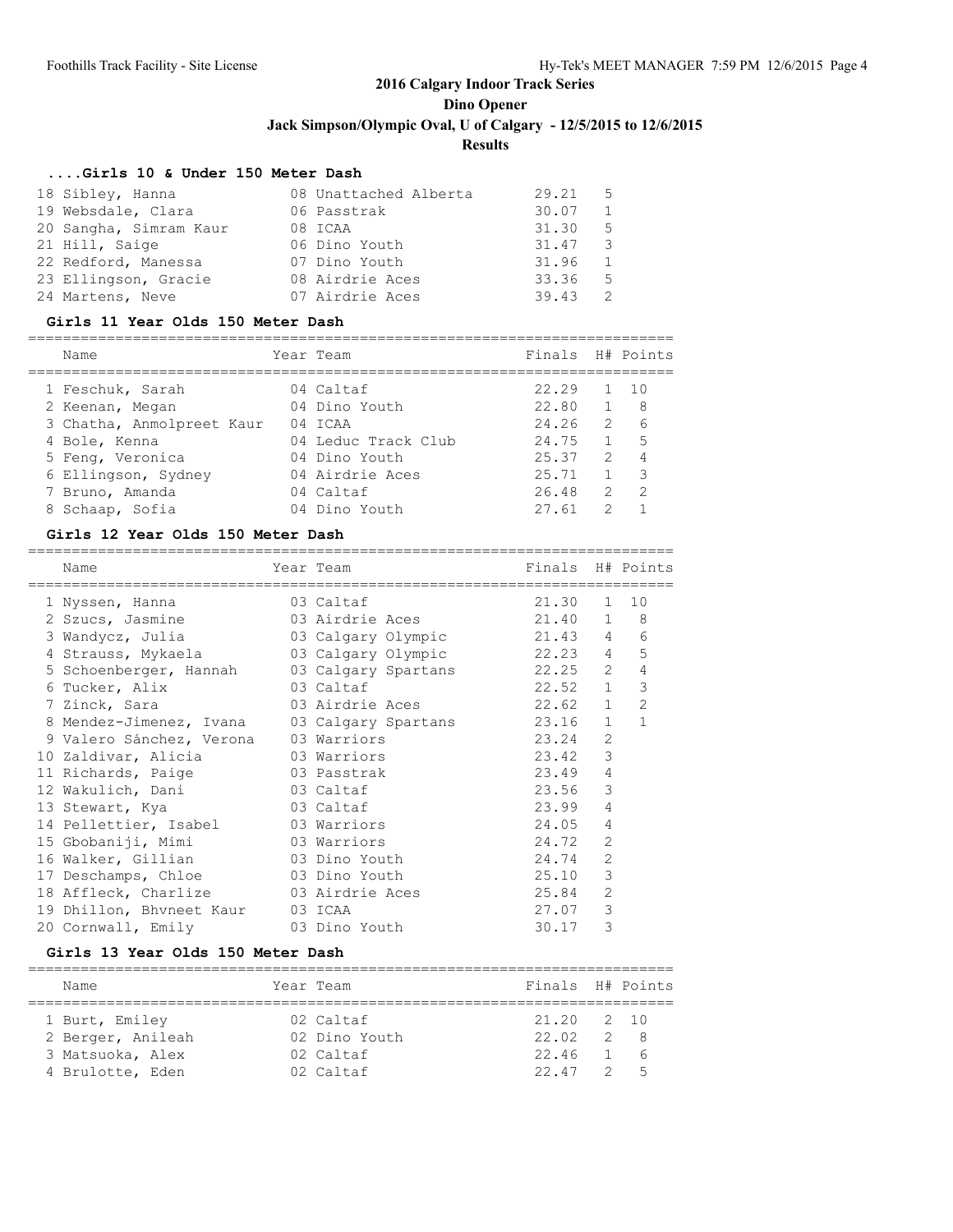#### **....Girls 13 Year Olds 150 Meter Dash**

| 5 Johnson, Courtney  | 02 Unattached Alberta | 22.58 1 4 |  |
|----------------------|-----------------------|-----------|--|
| 6 Stillwell, Katie   | 02 Calgary Spartans   | 22.62 1 3 |  |
| 7 Remington, Allison | 02 Warriors           | 22.72 1 2 |  |

#### **Girls 14 Year Olds 200 Meter Dash**

==========================================================================

| Name                       | Year Team           | Finals |                | H# Points                   |
|----------------------------|---------------------|--------|----------------|-----------------------------|
| 1 Fairclough-Jones, Candac | 01 Edmonton Roy     | 26.49  | $\mathbf{1}$   | 10                          |
| 2 Ojinnaka, Ijeoma         | 01 Calgary Inte     | 27.25  | $\mathbf{1}$   | 8                           |
| 3 Roberts, Princess        | 01 Airdrie Aces     | 27.52  | $\mathbf{1}$   | 6                           |
| 4 Spraque, Sawyer          | 01 Calgary Inte     | 28.20  | $\mathbf{1}$   | 5                           |
| 5 Wesolowski, Gabrielle    | 01 Calgary Olympic  | 28.33  | $\overline{4}$ | 4                           |
| 6 Thirnbeck, Maddie        | 01 Caltaf           | 28.88  |                | $\mathbf{3}$<br>$2^{\circ}$ |
| 7 Dickie, Ella             | 01 Warriors         | 29.87  | $\overline{2}$ | $\overline{2}$              |
| 8 Alford, Paige            | 01 Calgary Spartans | 30.10  | $\overline{4}$ |                             |
| 9 Albi, Hannah             | 01 U of C Athletics | 30.53  | 3              |                             |
| 10 Marsan, Olivia          | 01 Airdrie Aces     | 30.75  | 4              |                             |
| 11 Bancroft, Julia         | 01 Caltaf           | 30.79  | 4              |                             |
| 12 Sleik, Ava              | 01 Airdrie Aces     | 31.24  | $\overline{2}$ |                             |
| 13 Lewis, Megan            | 01 Caltaf           | 31.36  | 4              |                             |
| 14 Brunham, Eden           | 01 Caltaf           | 31.61  | 3              |                             |
| 15 McGannon, Alexa         | 01 Caltaf           | 31.62  | 3              |                             |
| 16 Troschke, Helena        | 01 Airdrie Aces     | 33.76  | $\overline{2}$ |                             |

#### **Girls 15 Year Olds 200 Meter Dash**

| Name                | Year Team           | Finals Points |   |
|---------------------|---------------------|---------------|---|
| 1 Brophy, Emily     | 00 Airdrie Aces     | 27.41 10      |   |
| 2 Hastie, Mya       | 00 U of C Athletics | 28.57         | 8 |
| 3 Ryan, Renae       | 00 Bulldogs         | 28.68         |   |
| 4 Grueber, Chanelle | 00 Airdrie Aces     | 43.51         | Б |

#### **Girls 10 & Under 800 Meter Run**

|   | Name                   | Year Team             | Finals  | Points         |
|---|------------------------|-----------------------|---------|----------------|
|   | 1 Sangha, Mandeep Kaur | 05 ICAA               | 3:05.85 | 10             |
|   | 2 Edlund, Olivia       | 05 Lethbridge T       | 3:07.65 | 8              |
|   | 3 de Paiva, Cameron    | 06 Dino Youth         | 3:15.11 | 6              |
| 4 | Probe, Celia           | 05 Dino Youth         | 3:16.00 | 5              |
|   | 5 Phippen, Mya         | 07 Calgary Spartans   | 3:20.21 | 4              |
|   | 6 McClain, Sydney      | 05 Airdrie Aces       | 3:20.62 | 3              |
|   | 7 Clarke, Abigayle     | 06 Airdrie Aces       | 3:23.72 | $\overline{2}$ |
|   | 8 Gelber, Bronwyn      | 05 Passtrak           | 3:31.67 |                |
|   | 9 Ellingson, Abygail   | 05 Airdrie Aces       | 3:33.11 |                |
|   | 10 Websdale, Clara     | 06 Passtrak           | 3:34.15 |                |
|   | 11 Jakher, Jiya        | 05 Dino Youth         | 3:36.55 |                |
|   | 12 Sangha, Simram Kaur | 08 ICAA               | 3:38.31 |                |
|   | 13 Heer, Madison       | 05 Airdrie Aces       | 3:39.99 |                |
|   | 14 Sibley, Hanna       | 08 Unattached Alberta | 3:40.97 |                |
|   | 15 Gelber, Naoise      | 08 Passtrak           | 3:47.54 |                |
|   | 16 Redford, Manessa    | 07 Dino Youth         | 3:51.52 |                |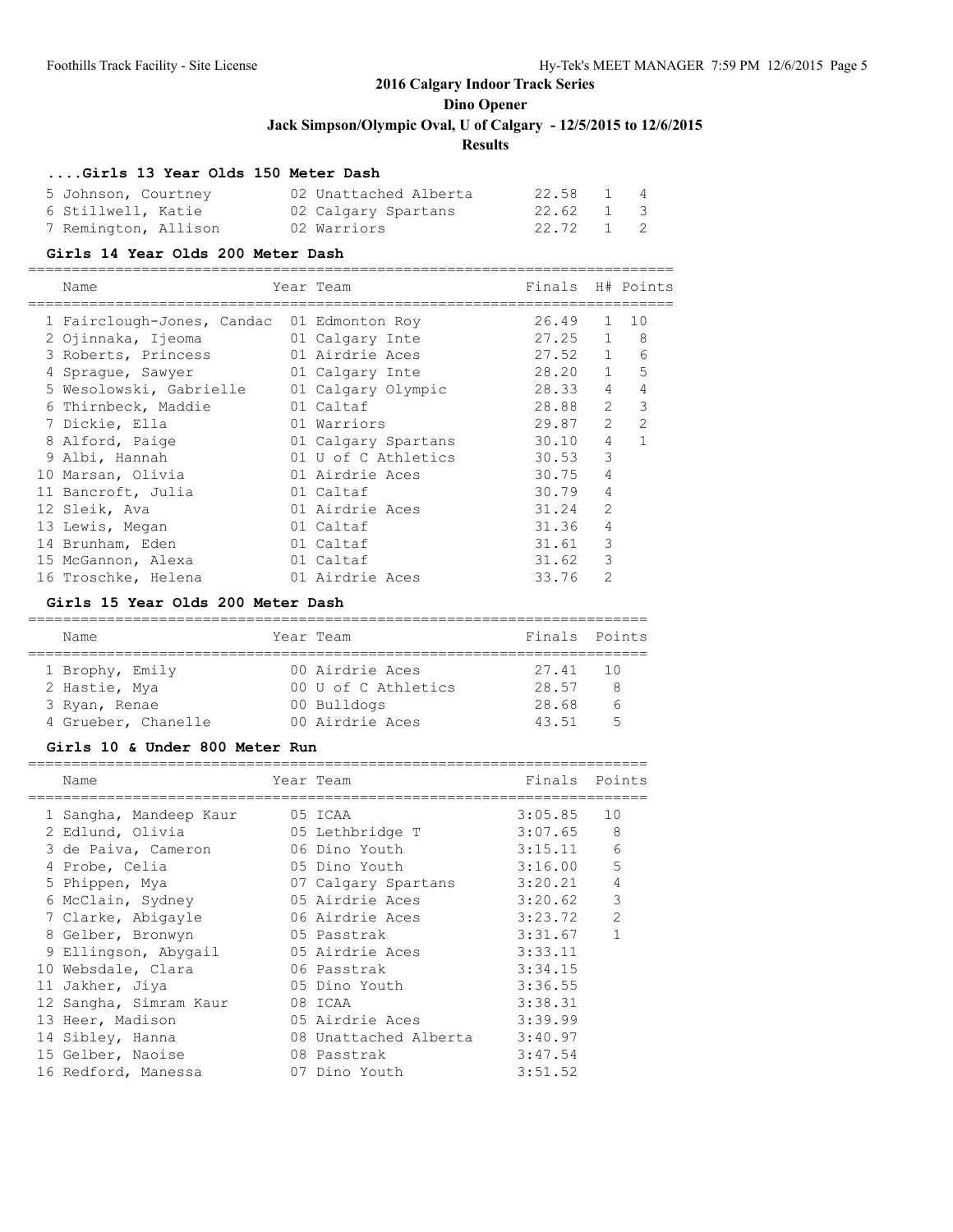### **Results**

#### **....Girls 10 & Under 800 Meter Run**

| 17 Ellingson, Gracie | 08 Airdrie Aces | 4:17.50 |
|----------------------|-----------------|---------|
| 18 Martens, Neve     | 07 Airdrie Aces | 4:21.84 |
| 19 Hill, Saige       | 06 Dino Youth   | 4:22.70 |

#### **Girls 11 Year Olds 800 Meter Run**

#### =======================================================================

| Name                | Year Team           | Finals Points |                 |
|---------------------|---------------------|---------------|-----------------|
| 1 Bole, Kenna       | 04 Leduc Track Club | 2:41.46       | - 10            |
| 2 Keenan, Megan     | 04 Dino Youth       | 2:57.47       | 8               |
| 3 Ellingson, Sydney | 04 Airdrie Aces     | 3:05.52       | $6\overline{6}$ |
| 4 Urquhart, Hannah  | 04 Airdrie Aces     | 3:09.95       | -5              |
| 5 Rawling, Talia    | 04 Caltaf           | 3:19.23       | 4               |
| 6 Schaap, Sofia     | 04 Dino Youth       | 3:47.57       | ₹               |

#### **Girls 12 Year Olds 800 Meter Run**

| Name |                   | Year Team       | Finals Points |    |
|------|-------------------|-----------------|---------------|----|
|      |                   |                 |               |    |
|      | 1 Szucs, Jasmine  | 03 Airdrie Aces | $2:51.19$ 10  |    |
|      | 2 Marsden, Kya    | 03 Caltaf       | 2:52.59       | 8  |
|      | 3 Tucker, Alix    | 03 Caltaf       | 2:58.77       |    |
|      | 4 Zinck, Sara     | 03 Airdrie Aces | 3:05.24       | .5 |
|      | 5 Richards, Paige | 03 Passtrak     | 3:25.40       |    |

### **Girls 13 Year Olds 800 Meter Run**

| Name                  | Year Team   | Finals Points |
|-----------------------|-------------|---------------|
| 1 Wong, Katrina       | 02 Caltaf   | $2:52.52$ 10  |
| -- Remington, Allison | 02 Warriors | <b>DNF</b>    |

#### **Girls 15 Year Olds 800 Meter Run**

| Name               | Year Team |                     | Finals Points |  |
|--------------------|-----------|---------------------|---------------|--|
| 1 Ortega, Catalina |           | 00 Calgary Spartans | 2:36.98 10    |  |

### **Girls 14-15 60 Meter Hurdles 30"/12m/8m**

| Name            |  | Year Team   | Finals |
|-----------------|--|-------------|--------|
|                 |  |             |        |
| 1 Brunham, Eden |  | $01$ Caltaf | 11 62  |

### **Girls 11 & Under 4x200 Meter Relay**

| Finals  |
|---------|
|         |
| 2:31.61 |
| 2:43.02 |
| 2:44.17 |
| 2:53.36 |
|         |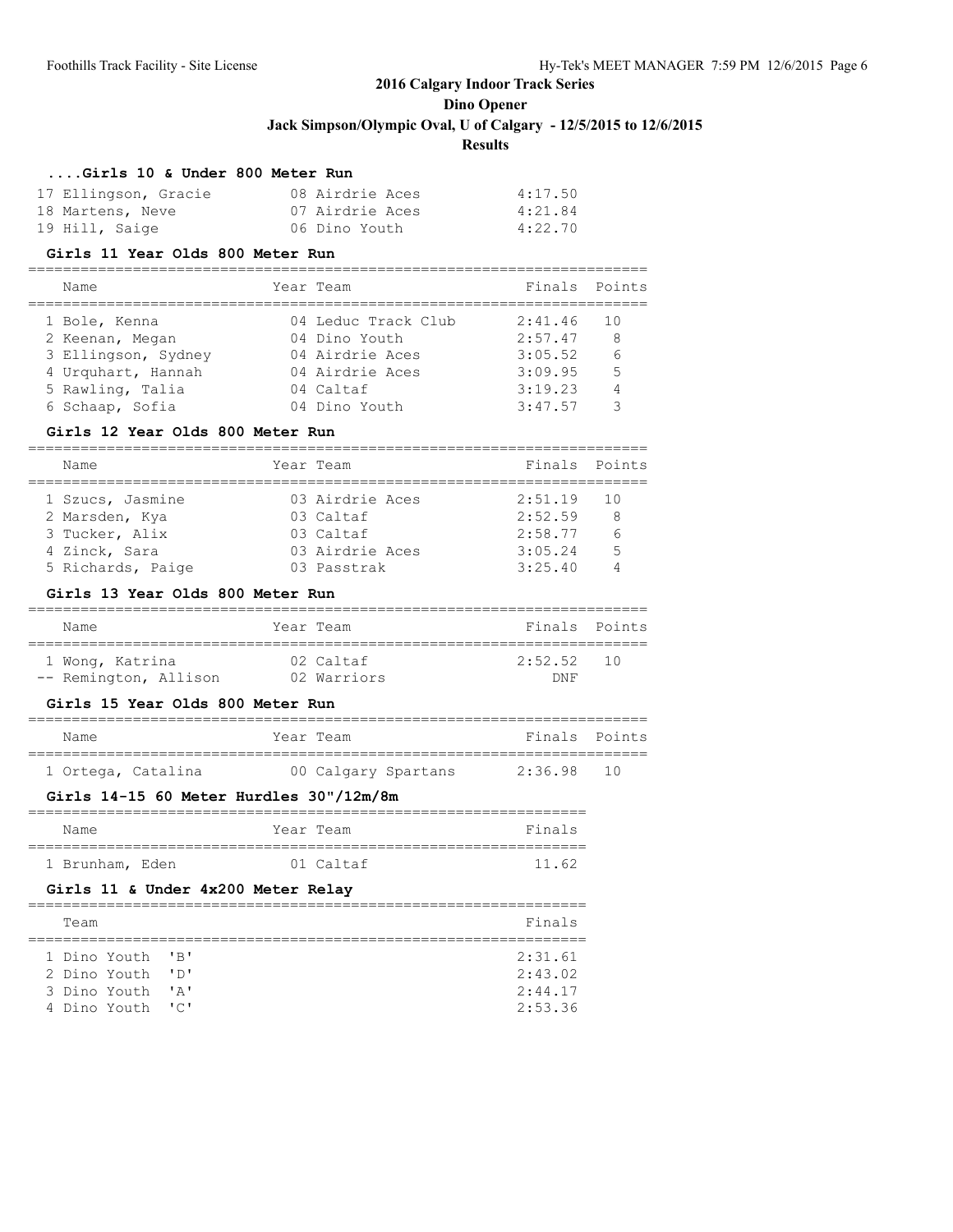**Dino Opener**

**Jack Simpson/Olympic Oval, U of Calgary - 12/5/2015 to 12/6/2015**

### **Results**

### **Girls 12-13 4x200 Meter Relay**

| Team                            |                           | Finals                     |
|---------------------------------|---------------------------|----------------------------|
|                                 |                           |                            |
| 1 Caltaf Athletic Association   | $^{\prime}$ A $^{\prime}$ | 2:11.57                    |
| 1) Brulotte, Eden 02            |                           | 2) Wong, Katrina 02        |
| 3) Ziberova, Lesya 03           |                           | 4) Perri, Danielle 02      |
| 2 Caltaf Athletic Association   | "C"                       | 2:19.43                    |
| 1) Tucker, Alix 03              |                           | 2) Rawling, Talia 04       |
| 3) Marsden, Kya 03              |                           | 4) Bruno, Amanda 04        |
| 3 Dino Youth 'A'                |                           | 2:34.31                    |
| 3 Caltaf Athletic Association   | $'$ $B'$                  | 2:34.31                    |
| 1) Wakulich, Dani 03            |                           | 2) Ritchie, Anna 03        |
| 3) Stewart, Kya 03              |                           | 4) Glover, Brooke 03       |
|                                 |                           |                            |
| Girls 14-15 4x200 Meter Relay   |                           |                            |
| Team                            |                           | Finals                     |
| __________________              |                           | --------                   |
| 1 Caltaf Athletic Association   | 'B'                       | 2:02.51                    |
| 1) Burt, Emiley 02              |                           | 2) Nyssen, Hanna 03        |
| 3) Matsuoka, Alex 02            |                           | 4) Dohlman, Grace 01       |
| 2 Caltaf Athletic Association   | ' A'                      | 2:08.90                    |
| 1) Bancroft, Julia 01           |                           | 2) McGannon, Alexa 01      |
| 3) Lewis, Megan 01              |                           | 4) Ehirhieme, Efe 01       |
|                                 |                           |                            |
| Girls 16-17 4x200 Meter Relay   |                           |                            |
| Team                            |                           | Finals                     |
|                                 |                           |                            |
| 1 Calgary International<br>' A' |                           | 1:49.81                    |
| 2 Caltaf Athletic Association   | 'A'                       | 1:51.46                    |
| 1) Chong, Emma 98               |                           | 2) Downey, Lianne 99       |
| 3) Stiel, Kylie 99              |                           | 4) Vanderput, Alexandra 99 |
| 3 Caltaf Athletic Association   | $'$ B $'$                 | 1:56.97                    |
| 1)                              |                           | 2) Fairbanks, Terra 00     |
| 3) Gregg, Gabrielle 98          |                           | 4) Hull, Mia 98            |
|                                 |                           |                            |
| Girls 14-15 Shot Put 3 KG       |                           |                            |
|                                 |                           |                            |

| Name               |                                     |  | Year Team |                                                             | Finals |
|--------------------|-------------------------------------|--|-----------|-------------------------------------------------------------|--------|
| 1 Johnson, Alexis  |                                     |  |           | 00 U of C Athletics<br>9.46m 9.71m 9.35m 9.19m 9.74m 10.16m | 10.16m |
| 2 Randle, Rathaine |                                     |  | 00 Caltaf |                                                             | 9.90m  |
|                    | 9.54m 8.06m 9.10m 9.36m 9.61m 9.90m |  |           |                                                             |        |
| 3 Koo, Alyson      |                                     |  |           | 02 U of C Athletics                                         | 9.20m  |
|                    | 8.52m 8.71m 9.20m FOUL 9.16m 8.72m  |  |           |                                                             |        |

#### **Girls 16-17 Shot Put 3 KG**

| Name          |                                           | Year Team   |  | Finals |
|---------------|-------------------------------------------|-------------|--|--------|
| 1 Kopec, Kira |                                           | 99 Bulldogs |  | 11.52m |
|               | 10.50m 10.28m 10.85m 11.52m 10.44m 11.42m |             |  |        |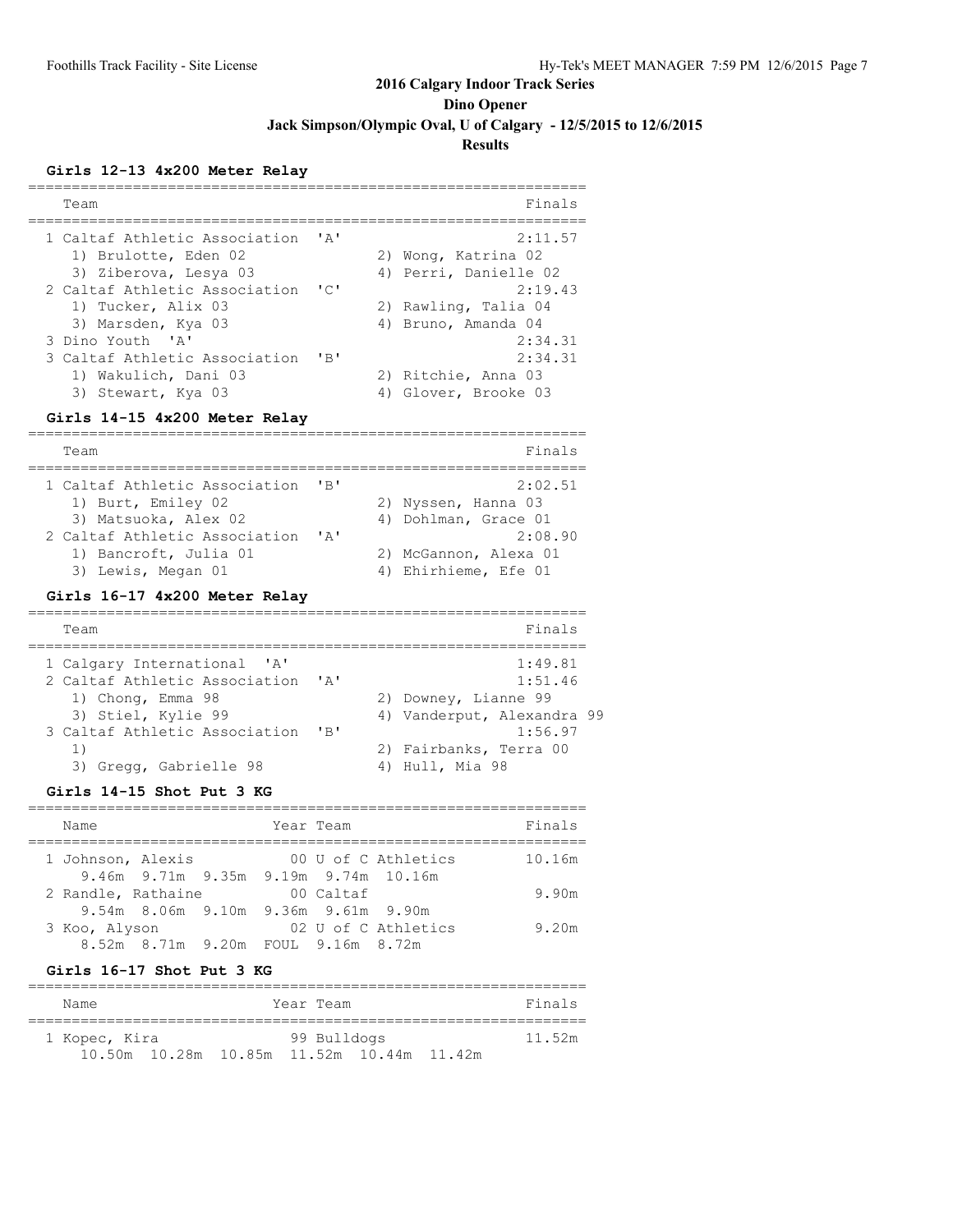#### **Women 35+ 60 Meter Dash**

| Name                    | Year Team                                          | Finals Points |                |         |
|-------------------------|----------------------------------------------------|---------------|----------------|---------|
| 1 Evans, Sharon         | 70 Greyhounds Maste                                | 9.54          | 10             |         |
| 2 Jolicoeur, Jovette    | JU GIEYNOWNER<br>59 Unattached Alberta<br>2 Cotons | 9.94          | - 8            |         |
| 3 Lauridsen, Susanne    | 58 Calgary Spartans                                | 11.07         |                | 6       |
| Women 16+ 60 Meter Dash |                                                    |               |                |         |
| Name                    | Year Team                                          | Prelims       | H#             |         |
| Preliminaries           |                                                    |               |                |         |
| 1 Walkeden, Leah        | 93 Bears/Pandas                                    | 7.59q         | 1              |         |
| 2 Kindrachuk, Zophia    | 98 Warriors                                        | 7.95q         | $\mathbf{1}$   |         |
| 3 Rendell, Emily        | 97 U of Calgary                                    | 7.98q         | 2              |         |
| 4 Jackson, Natasha      | 89 Unattached Alberta                              | 7.99q         | 4              |         |
| 5 Wilson, Tegan         | 97 Calgary Inte                                    | 8.00q         | 2              |         |
| 6 Collins, Cassandre    | 94 U of Calgary                                    | 8.07q         |                | 1 8.061 |
| 7 Machin, Rachel        | 92 U of Calgary                                    | 8.07q 3 8.063 |                |         |
| 8 Hughes, Sarah         | 94 Caltaf                                          | 8.08q         |                | 6 8.080 |
| 8 Buckley, Carlene      | 97 U of Calgary                                    | 8.08q 5 8.080 |                |         |
| 10 Snell, Rebecca       | 97 U of Calgary                                    | 8.13q         |                | 2 8.127 |
| 11 Olujonwo, Opeyemi    | 95 U of Calgary                                    | 8.14q         | 5              |         |
| 12 Ashiofu, Amaka       | 97 U of Lethbridge                                 | 8.16q         | 6              |         |
| 13 Slessor, Katelyn     | 98 Warriors                                        | 8.17          | 6              |         |
| 14 Sparrow, Amanda      | 98 Warriors                                        | 8.23          | 4              |         |
| 15 Choate, Sarah        | 98 Caltaf                                          | 8.24          | $\mathbf{1}$   |         |
| 16 MacIntosh, Rachael   | 91 U of Calgary                                    | 8.26          | 4              |         |
| 17 Chalmers, Grace      | 99 Caltaf                                          | 8.27          | 2              |         |
| 18 Stiel, Kylie         | 99 Caltaf                                          | 8.28          | 5              |         |
| 19 Kolodinsky, Jamie    | 95 U of Calgary                                    | 8.29          | $\mathcal{E}$  |         |
| 20 Chong, Emma          | 98 Caltaf                                          | 8.32          | 3              |         |
| 21 Weiss, Cassie        | 95 U of Lethbridge                                 | 8.40          | 3              |         |
| 22 Pacheco, Fernanda    | 99 Warriors                                        | 8.41          | 3              |         |
| 23 Hull, Mia            | 98 Caltaf                                          | 8.49          | $\mathbf{1}$   |         |
| 24 Downey, Lianne       | 99 Caltaf                                          | 8.50          | $\mathbf{1}$   |         |
| 25 Brown, Chyna         | 97 U of Calgary                                    | 8.60          | $\overline{4}$ |         |
| 26 Gregg, Gabrielle     | 98 Caltaf                                          | 8.65          | 6              |         |
| 27 Vanderput, Alexandra | 99 Caltaf                                          | 8.68          | 4              |         |
| 28 Glass, Lisa          | 90 U of Calgary                                    | 8.70          |                | 4 8.696 |
| 29 Williams, Cleo       | 98 Warriors                                        | 8.70          |                | 2 8.697 |
| 30 Morrison, Kylie      | 99 Caltaf                                          | 8.70          |                | 6 8.699 |
| 31 Holmes, Grace        | 99 Caltaf                                          | 8.86          | 5              |         |
| 32 McBreen, Bethan      | 94 Unattached Alberta                              | 11.27         | $\overline{2}$ |         |

#### **Women 16+ 60 Meter Dash**

========================================================================== Name Tear Team Team Finals H# Points ========================================================================== Finals 1 Walkeden, Leah 93 Bears/Pandas 7.56 1 10 2 Rendell, Emily 97 U of Calgary 7.87 1 8 3 Collins, Cassandre 94 U of Calgary 7.92 1 6 4 Olujonwo, Opeyemi 95 U of Calgary 7.94 2 5 5 Kindrachuk, Zophia 98 Warriors 7.96 1 4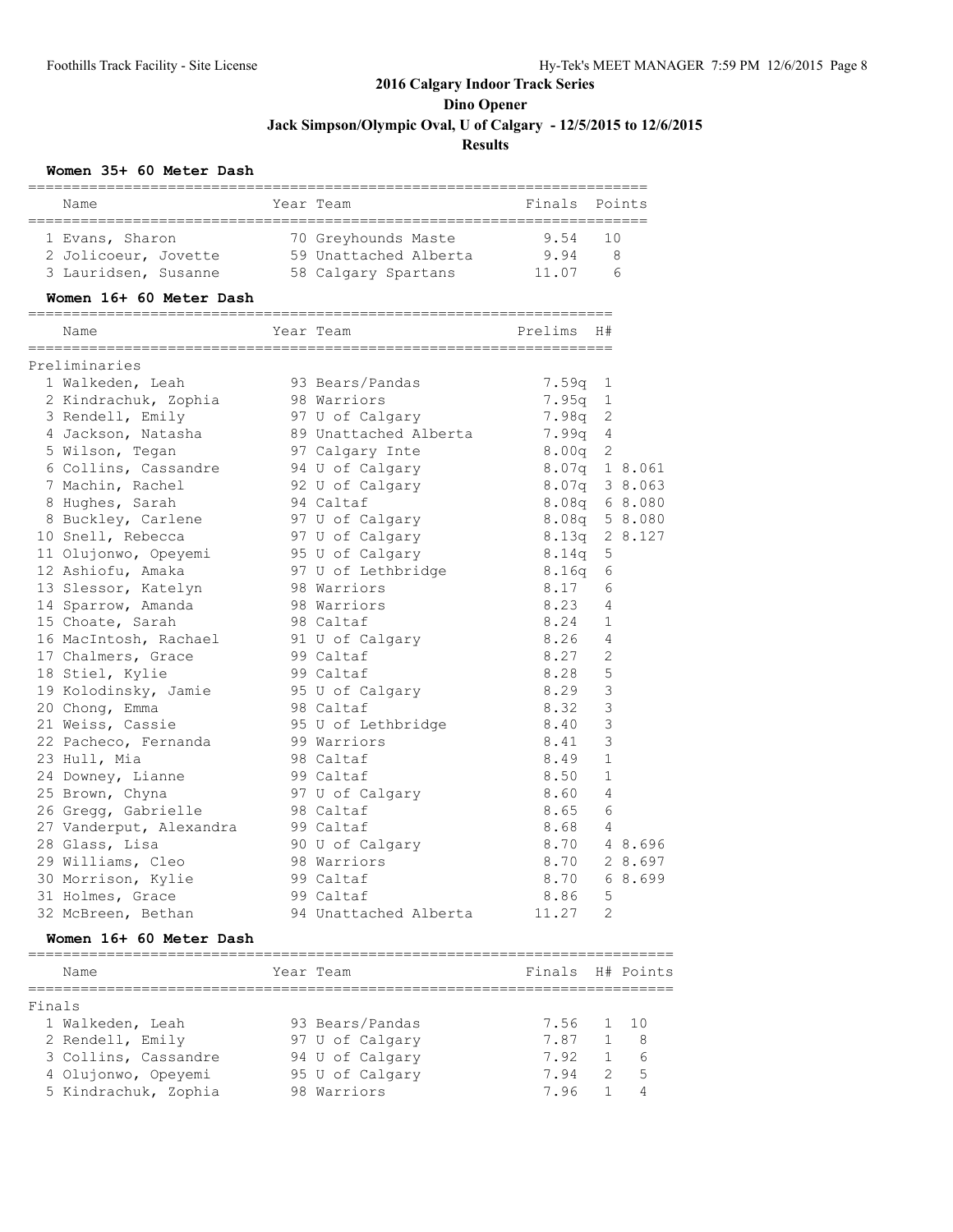#### **....Women 16+ 60 Meter Dash**

| 6 Machin, Rachel    | 92 U of Calgary    | 8.04 1 3     |     |                |       |
|---------------------|--------------------|--------------|-----|----------------|-------|
| 7 Snell, Rebecca    | 97 U of Calgary    | 8.07         | 2   | $\overline{2}$ |       |
| 8 Buckley, Carlene  | 97 U of Calgary    | 8.09         |     | $2 \quad 1$    | 8.082 |
| 9 Ashiofu, Amaka    | 97 U of Lethbridge | 8.09 2 8.085 |     |                |       |
| 10 Hughes, Sarah    | 94 Caltaf          | 8.13         | - 2 |                |       |
| 11 Slessor, Katelyn | 98 Warriors        | 8.20         | 3   |                |       |
| 12 Sparrow, Amanda  | 98 Warriors        | 8.22         | 3   |                |       |
| 13 Choate, Sarah    | 98 Caltaf          | 8.23         | -3  |                |       |
|                     |                    |              |     |                |       |

#### **Women 35+ 200 Meter Dash**

| Name            |  | Year Team           | Finals Points |  |
|-----------------|--|---------------------|---------------|--|
|                 |  |                     |               |  |
| 1 Evans, Sharon |  | 70 Greyhounds Maste | 33.21 10      |  |

#### **Women 16+ 200 Meter Dash**

| 98 Calgary Inte<br>26.52<br>10<br>3<br>1 Adeleye, Mowa<br>95 U of Calgary<br>26.62<br>$2 \quad 8$<br>2 Olujonwo, Opeyemi<br>97 U of Lethbridge<br>$26.65$ 1 6<br>3 Ashiofu, Amaka<br>99 Caltaf<br>8 5<br>4 Stiel, Kylie<br>26.70<br>26.71<br>2 3.50 26.701<br>5 Rendell, Emily 5 97 U of Calgary<br>5 McDougall, Natalie 97 U of Calgary<br>26.71 2 3.50 26.701<br>94 U of C Athletics<br>7 Kretzer, Megan<br>$26.94$ 1<br>2<br>8 Kolodinsky, Jamie 95 U of Calgary<br>27.16<br>$\mathbf{1}$<br>6<br>9 Orban, Sarah<br>95 U of Lethbridge 27.35<br>13<br>97 U of Calgary<br>27.38<br>$\overline{7}$<br>10 Buckley, Carlene<br>5<br>11 Snell, Rebecca<br>97 U of Calgary<br>27.41<br>12 Cheema, Mandeep Kaur<br>11<br>88 ICAA<br>27.44<br>27.52<br>13 Ratudradra, Alisi<br>99 Calgary Inte<br>7<br>27.519<br>27.52<br>13 Pacheco, Fernanda<br>99 Warriors<br>27.519<br>6<br>3<br>98 Warriors<br>27.53<br>15 Kindrachuk, Zophia<br>4<br>98 Warriors<br>27.79<br>16 Sparrow, Amanda<br>6<br>17 Yackel, Katelyn<br>98 Warriors<br>27.92<br>3<br>98 Warriors<br>27.95<br>18 Slessor, Katelyn<br>9<br>19 Tiordit, Anok<br>99 Calgary Inte<br>28.03<br>5<br>98 U of C Athletics<br>28.05<br>20 Tataryn, Laura<br>21 Weiss, Cassie<br>95 U of Lethbridge<br>28.16<br>11<br>5<br>28.39<br>22 Kravtsov, Morgan<br>98 Warriors<br>$6\,$<br>23 Williams, Cleo<br>98 Warriors<br>28.40<br>24 Kendall, Allison<br>93 U of Calgary<br>28.557<br>28.546<br>25 Goertzen, Brooke<br>98 Airdrie Aces<br>28.55<br>12<br>28.549<br>26 Denison, Shannon<br>96 U of Calgary<br>28.61<br>- 9<br>12<br>27 Ogilvie, Colleen<br>89 Unattached Alberta<br>29.43<br>$\overline{7}$<br>28 Glass, Lisa<br>90 U of Calgary<br>29.67<br>9<br>29.97<br>29 Vanderput, Alexandra<br>99 Caltaf<br>30 Brown, Chyna<br>97 U of Calgary<br>29.99<br>8<br>31 Jeter, Sydney<br>99 U of C Athletics<br>12<br>30.04<br>32 Rosin, Paige<br>10<br>99 Caltaf<br>30.16<br>33 Rypien, Kennedy 59 U of C Athletics<br>30.26<br>10<br>34 Dada, Palumi<br>99 U of C Athletics<br>13<br>30.31<br>8<br>94 U of Calgary<br>30.53<br>35 Wattam, Lisa | Name | Year Team | Finals H# Points |  |  |
|----------------------------------------------------------------------------------------------------------------------------------------------------------------------------------------------------------------------------------------------------------------------------------------------------------------------------------------------------------------------------------------------------------------------------------------------------------------------------------------------------------------------------------------------------------------------------------------------------------------------------------------------------------------------------------------------------------------------------------------------------------------------------------------------------------------------------------------------------------------------------------------------------------------------------------------------------------------------------------------------------------------------------------------------------------------------------------------------------------------------------------------------------------------------------------------------------------------------------------------------------------------------------------------------------------------------------------------------------------------------------------------------------------------------------------------------------------------------------------------------------------------------------------------------------------------------------------------------------------------------------------------------------------------------------------------------------------------------------------------------------------------------------------------------------------------------------------------------------------------------------------------------------------------------------------------------------------------------------------------------------------------------------------------------------------------------------------------------|------|-----------|------------------|--|--|
|                                                                                                                                                                                                                                                                                                                                                                                                                                                                                                                                                                                                                                                                                                                                                                                                                                                                                                                                                                                                                                                                                                                                                                                                                                                                                                                                                                                                                                                                                                                                                                                                                                                                                                                                                                                                                                                                                                                                                                                                                                                                                              |      |           |                  |  |  |
|                                                                                                                                                                                                                                                                                                                                                                                                                                                                                                                                                                                                                                                                                                                                                                                                                                                                                                                                                                                                                                                                                                                                                                                                                                                                                                                                                                                                                                                                                                                                                                                                                                                                                                                                                                                                                                                                                                                                                                                                                                                                                              |      |           |                  |  |  |
|                                                                                                                                                                                                                                                                                                                                                                                                                                                                                                                                                                                                                                                                                                                                                                                                                                                                                                                                                                                                                                                                                                                                                                                                                                                                                                                                                                                                                                                                                                                                                                                                                                                                                                                                                                                                                                                                                                                                                                                                                                                                                              |      |           |                  |  |  |
|                                                                                                                                                                                                                                                                                                                                                                                                                                                                                                                                                                                                                                                                                                                                                                                                                                                                                                                                                                                                                                                                                                                                                                                                                                                                                                                                                                                                                                                                                                                                                                                                                                                                                                                                                                                                                                                                                                                                                                                                                                                                                              |      |           |                  |  |  |
|                                                                                                                                                                                                                                                                                                                                                                                                                                                                                                                                                                                                                                                                                                                                                                                                                                                                                                                                                                                                                                                                                                                                                                                                                                                                                                                                                                                                                                                                                                                                                                                                                                                                                                                                                                                                                                                                                                                                                                                                                                                                                              |      |           |                  |  |  |
|                                                                                                                                                                                                                                                                                                                                                                                                                                                                                                                                                                                                                                                                                                                                                                                                                                                                                                                                                                                                                                                                                                                                                                                                                                                                                                                                                                                                                                                                                                                                                                                                                                                                                                                                                                                                                                                                                                                                                                                                                                                                                              |      |           |                  |  |  |
|                                                                                                                                                                                                                                                                                                                                                                                                                                                                                                                                                                                                                                                                                                                                                                                                                                                                                                                                                                                                                                                                                                                                                                                                                                                                                                                                                                                                                                                                                                                                                                                                                                                                                                                                                                                                                                                                                                                                                                                                                                                                                              |      |           |                  |  |  |
|                                                                                                                                                                                                                                                                                                                                                                                                                                                                                                                                                                                                                                                                                                                                                                                                                                                                                                                                                                                                                                                                                                                                                                                                                                                                                                                                                                                                                                                                                                                                                                                                                                                                                                                                                                                                                                                                                                                                                                                                                                                                                              |      |           |                  |  |  |
|                                                                                                                                                                                                                                                                                                                                                                                                                                                                                                                                                                                                                                                                                                                                                                                                                                                                                                                                                                                                                                                                                                                                                                                                                                                                                                                                                                                                                                                                                                                                                                                                                                                                                                                                                                                                                                                                                                                                                                                                                                                                                              |      |           |                  |  |  |
|                                                                                                                                                                                                                                                                                                                                                                                                                                                                                                                                                                                                                                                                                                                                                                                                                                                                                                                                                                                                                                                                                                                                                                                                                                                                                                                                                                                                                                                                                                                                                                                                                                                                                                                                                                                                                                                                                                                                                                                                                                                                                              |      |           |                  |  |  |
|                                                                                                                                                                                                                                                                                                                                                                                                                                                                                                                                                                                                                                                                                                                                                                                                                                                                                                                                                                                                                                                                                                                                                                                                                                                                                                                                                                                                                                                                                                                                                                                                                                                                                                                                                                                                                                                                                                                                                                                                                                                                                              |      |           |                  |  |  |
|                                                                                                                                                                                                                                                                                                                                                                                                                                                                                                                                                                                                                                                                                                                                                                                                                                                                                                                                                                                                                                                                                                                                                                                                                                                                                                                                                                                                                                                                                                                                                                                                                                                                                                                                                                                                                                                                                                                                                                                                                                                                                              |      |           |                  |  |  |
|                                                                                                                                                                                                                                                                                                                                                                                                                                                                                                                                                                                                                                                                                                                                                                                                                                                                                                                                                                                                                                                                                                                                                                                                                                                                                                                                                                                                                                                                                                                                                                                                                                                                                                                                                                                                                                                                                                                                                                                                                                                                                              |      |           |                  |  |  |
|                                                                                                                                                                                                                                                                                                                                                                                                                                                                                                                                                                                                                                                                                                                                                                                                                                                                                                                                                                                                                                                                                                                                                                                                                                                                                                                                                                                                                                                                                                                                                                                                                                                                                                                                                                                                                                                                                                                                                                                                                                                                                              |      |           |                  |  |  |
|                                                                                                                                                                                                                                                                                                                                                                                                                                                                                                                                                                                                                                                                                                                                                                                                                                                                                                                                                                                                                                                                                                                                                                                                                                                                                                                                                                                                                                                                                                                                                                                                                                                                                                                                                                                                                                                                                                                                                                                                                                                                                              |      |           |                  |  |  |
|                                                                                                                                                                                                                                                                                                                                                                                                                                                                                                                                                                                                                                                                                                                                                                                                                                                                                                                                                                                                                                                                                                                                                                                                                                                                                                                                                                                                                                                                                                                                                                                                                                                                                                                                                                                                                                                                                                                                                                                                                                                                                              |      |           |                  |  |  |
|                                                                                                                                                                                                                                                                                                                                                                                                                                                                                                                                                                                                                                                                                                                                                                                                                                                                                                                                                                                                                                                                                                                                                                                                                                                                                                                                                                                                                                                                                                                                                                                                                                                                                                                                                                                                                                                                                                                                                                                                                                                                                              |      |           |                  |  |  |
|                                                                                                                                                                                                                                                                                                                                                                                                                                                                                                                                                                                                                                                                                                                                                                                                                                                                                                                                                                                                                                                                                                                                                                                                                                                                                                                                                                                                                                                                                                                                                                                                                                                                                                                                                                                                                                                                                                                                                                                                                                                                                              |      |           |                  |  |  |
|                                                                                                                                                                                                                                                                                                                                                                                                                                                                                                                                                                                                                                                                                                                                                                                                                                                                                                                                                                                                                                                                                                                                                                                                                                                                                                                                                                                                                                                                                                                                                                                                                                                                                                                                                                                                                                                                                                                                                                                                                                                                                              |      |           |                  |  |  |
|                                                                                                                                                                                                                                                                                                                                                                                                                                                                                                                                                                                                                                                                                                                                                                                                                                                                                                                                                                                                                                                                                                                                                                                                                                                                                                                                                                                                                                                                                                                                                                                                                                                                                                                                                                                                                                                                                                                                                                                                                                                                                              |      |           |                  |  |  |
|                                                                                                                                                                                                                                                                                                                                                                                                                                                                                                                                                                                                                                                                                                                                                                                                                                                                                                                                                                                                                                                                                                                                                                                                                                                                                                                                                                                                                                                                                                                                                                                                                                                                                                                                                                                                                                                                                                                                                                                                                                                                                              |      |           |                  |  |  |
|                                                                                                                                                                                                                                                                                                                                                                                                                                                                                                                                                                                                                                                                                                                                                                                                                                                                                                                                                                                                                                                                                                                                                                                                                                                                                                                                                                                                                                                                                                                                                                                                                                                                                                                                                                                                                                                                                                                                                                                                                                                                                              |      |           |                  |  |  |
|                                                                                                                                                                                                                                                                                                                                                                                                                                                                                                                                                                                                                                                                                                                                                                                                                                                                                                                                                                                                                                                                                                                                                                                                                                                                                                                                                                                                                                                                                                                                                                                                                                                                                                                                                                                                                                                                                                                                                                                                                                                                                              |      |           |                  |  |  |
|                                                                                                                                                                                                                                                                                                                                                                                                                                                                                                                                                                                                                                                                                                                                                                                                                                                                                                                                                                                                                                                                                                                                                                                                                                                                                                                                                                                                                                                                                                                                                                                                                                                                                                                                                                                                                                                                                                                                                                                                                                                                                              |      |           |                  |  |  |
|                                                                                                                                                                                                                                                                                                                                                                                                                                                                                                                                                                                                                                                                                                                                                                                                                                                                                                                                                                                                                                                                                                                                                                                                                                                                                                                                                                                                                                                                                                                                                                                                                                                                                                                                                                                                                                                                                                                                                                                                                                                                                              |      |           |                  |  |  |
|                                                                                                                                                                                                                                                                                                                                                                                                                                                                                                                                                                                                                                                                                                                                                                                                                                                                                                                                                                                                                                                                                                                                                                                                                                                                                                                                                                                                                                                                                                                                                                                                                                                                                                                                                                                                                                                                                                                                                                                                                                                                                              |      |           |                  |  |  |
|                                                                                                                                                                                                                                                                                                                                                                                                                                                                                                                                                                                                                                                                                                                                                                                                                                                                                                                                                                                                                                                                                                                                                                                                                                                                                                                                                                                                                                                                                                                                                                                                                                                                                                                                                                                                                                                                                                                                                                                                                                                                                              |      |           |                  |  |  |
|                                                                                                                                                                                                                                                                                                                                                                                                                                                                                                                                                                                                                                                                                                                                                                                                                                                                                                                                                                                                                                                                                                                                                                                                                                                                                                                                                                                                                                                                                                                                                                                                                                                                                                                                                                                                                                                                                                                                                                                                                                                                                              |      |           |                  |  |  |
|                                                                                                                                                                                                                                                                                                                                                                                                                                                                                                                                                                                                                                                                                                                                                                                                                                                                                                                                                                                                                                                                                                                                                                                                                                                                                                                                                                                                                                                                                                                                                                                                                                                                                                                                                                                                                                                                                                                                                                                                                                                                                              |      |           |                  |  |  |
|                                                                                                                                                                                                                                                                                                                                                                                                                                                                                                                                                                                                                                                                                                                                                                                                                                                                                                                                                                                                                                                                                                                                                                                                                                                                                                                                                                                                                                                                                                                                                                                                                                                                                                                                                                                                                                                                                                                                                                                                                                                                                              |      |           |                  |  |  |
|                                                                                                                                                                                                                                                                                                                                                                                                                                                                                                                                                                                                                                                                                                                                                                                                                                                                                                                                                                                                                                                                                                                                                                                                                                                                                                                                                                                                                                                                                                                                                                                                                                                                                                                                                                                                                                                                                                                                                                                                                                                                                              |      |           |                  |  |  |
|                                                                                                                                                                                                                                                                                                                                                                                                                                                                                                                                                                                                                                                                                                                                                                                                                                                                                                                                                                                                                                                                                                                                                                                                                                                                                                                                                                                                                                                                                                                                                                                                                                                                                                                                                                                                                                                                                                                                                                                                                                                                                              |      |           |                  |  |  |
|                                                                                                                                                                                                                                                                                                                                                                                                                                                                                                                                                                                                                                                                                                                                                                                                                                                                                                                                                                                                                                                                                                                                                                                                                                                                                                                                                                                                                                                                                                                                                                                                                                                                                                                                                                                                                                                                                                                                                                                                                                                                                              |      |           |                  |  |  |
|                                                                                                                                                                                                                                                                                                                                                                                                                                                                                                                                                                                                                                                                                                                                                                                                                                                                                                                                                                                                                                                                                                                                                                                                                                                                                                                                                                                                                                                                                                                                                                                                                                                                                                                                                                                                                                                                                                                                                                                                                                                                                              |      |           |                  |  |  |
|                                                                                                                                                                                                                                                                                                                                                                                                                                                                                                                                                                                                                                                                                                                                                                                                                                                                                                                                                                                                                                                                                                                                                                                                                                                                                                                                                                                                                                                                                                                                                                                                                                                                                                                                                                                                                                                                                                                                                                                                                                                                                              |      |           |                  |  |  |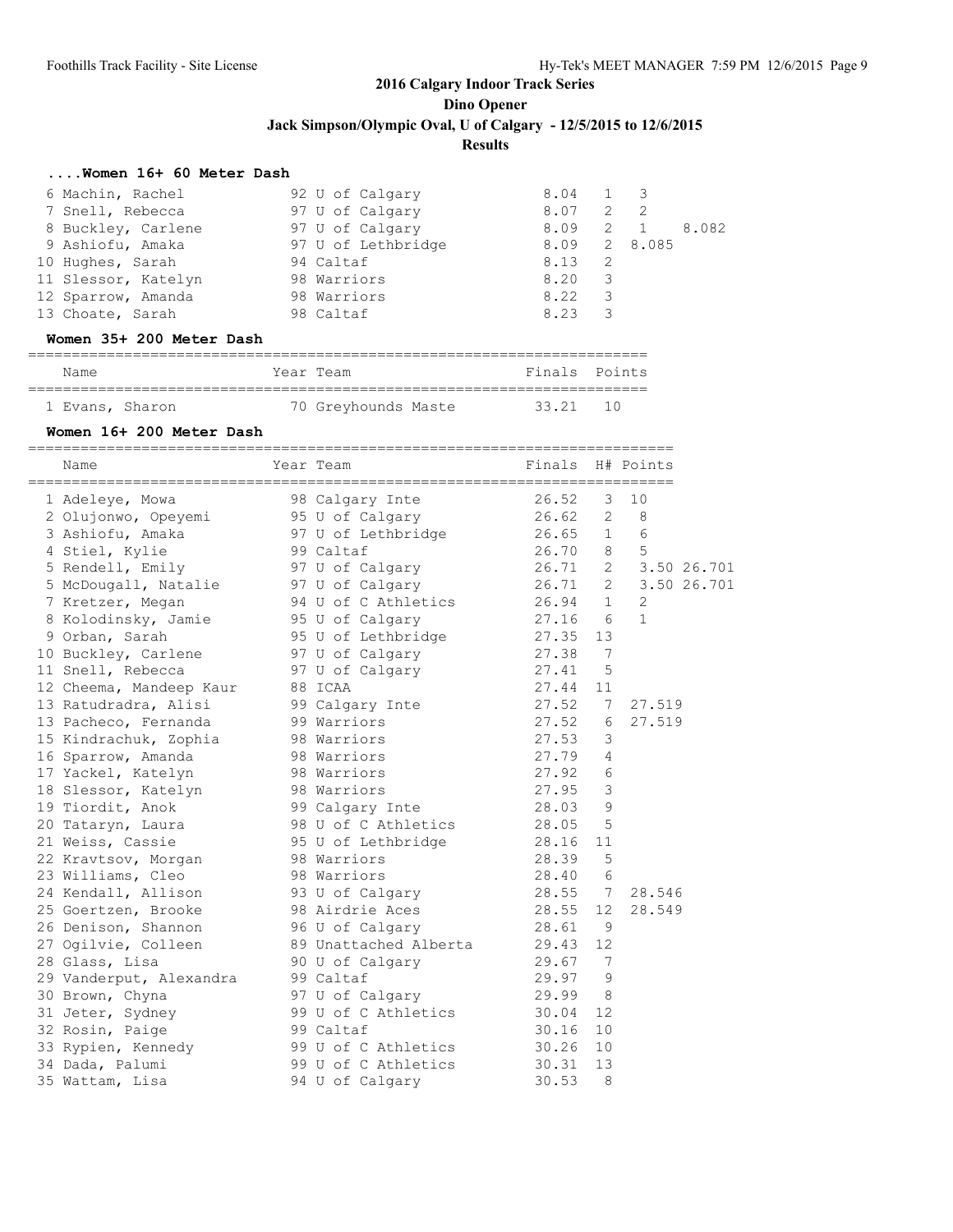#### **....Women 16+ 200 Meter Dash**

| 36 Blackett, Jasmine  | 98 U of C Athletics   | 31.10 10 |
|-----------------------|-----------------------|----------|
| 37 Hand, Nadia        | 99 Airdrie Aces       | 31.73 13 |
| 38 Woldu, Miriam      | 98 Caltaf             | 31.88 10 |
| 39 Ober, Kellie       | 95 U of Lethbridge    | 31.99 11 |
| 40 McBreen, Bethan    | 94 Unattached Alberta | 36.89 11 |
| -- Collins, Cassandre | 94 U of Calgary       | NT 4     |

#### **Women 16+ 800 Meter Run**

==========================================================================

| Name                      | Year Team           | Finals H# Points |                |               |
|---------------------------|---------------------|------------------|----------------|---------------|
| 1 Watts, Jenae            | 98 Caltaf           | 2:22.43          | $\mathbf{1}$   | 10            |
| 2 LeBlanc, Caitlin        | 97 U of Calgary     | 2:29.48          | $\mathbf{1}$   | 8             |
| 3 Lategan, Conné          | 96 U of Calgary     | 2:30.47          | 1              | 6             |
| 4 Terek, Charlotte        | 96 Warriors         | 2:31.37          | 1              | 5             |
| 5 Wasylycia, Dana         | 94 U of Calqary     | 2:32.15          | 1              | 4             |
| 6 Meeuwisse, Kelly-Ann    | 94 U of Calqary     | 2:36.07          | $\mathbf{1}$   | 3             |
| 7 Cheema, Mandeep Kaur    | 88 ICAA             | 2:37.32          | $\mathcal{L}$  | $\mathcal{P}$ |
| 8 Soukoroff, Rachel       | 95 U of Calgary     | 2:40.32          | $\overline{2}$ | $\mathbf{1}$  |
| 9 Lougheed, Caroline      | 97 Warriors         | 2:41.56          | $\mathbf{1}$   |               |
| 10 Santema, Justine       | 97 U of Calgary     | 2:41.91          | $\mathcal{L}$  |               |
| 11 Goertzen, Gabrielle    | 99 Airdrie Aces     | 2:42.19          | $\mathfrak{D}$ |               |
| 12 Zhu, Scarlett          | 94 U of Calgary     | 2:43.00          | $\overline{2}$ |               |
| 13 Oneschuk, Paige        | 95 U of Calgary     | 2:43.22          | $\overline{2}$ |               |
| 14 Wittig, Samantha       | 97 U of Calgary     | 2:45.10          | $\overline{2}$ |               |
| 15 Fedoruk-Corless, Chloe | 99 Calgary Spartans | 2:48.40          | $\overline{2}$ |               |
| 16 Stadnyk, Jordyn        | 99 Airdrie Aces     | 2:48.93          | $\mathcal{L}$  |               |
| 17 Campbell, Katelyn      | 95 U of Calgary     | 2:49.17          | $\mathbf{1}$   |               |
| 18 Glas, Maryne           | 98 Bulldogs         | 2:52.91          | $\overline{2}$ |               |

#### **Women 16+ 3000 Meter Run**

#### ======================================================================= Name Team Year Team Team Finals Points

| 1 Zambrano, Maria   | 70 Calgary Phoe       | $10:34.87$ 10 |    |
|---------------------|-----------------------|---------------|----|
| 2 Gentek, Mackenzie | 98 Unattached Alberta | 11:41.26      | 8  |
| 3 Anderson, Kate    | 96 U of Calgary       | 11:50.65      | 6  |
| 4 Purhar, Simrin    | 96 U of Calgary       | 12:33.09      | .5 |
| 5 Jackson, Dana     | 95 U of Lethbridge    | 13:39.56      |    |

#### **Women 16-17 60 Meter Hurdles 30"/13m/8.5m**

| Name                                                                                                             | Year Team                                                                            | Finals H#                                         |                                                                                                      |
|------------------------------------------------------------------------------------------------------------------|--------------------------------------------------------------------------------------|---------------------------------------------------|------------------------------------------------------------------------------------------------------|
| 1 Hull, Mia<br>2 Morrison, Kylie<br>3 Gregg, Gabrielle<br>4 Holmes, Grace<br>5 Rypien, Kennedy<br>6 Rosin, Paige | 98 Caltaf<br>99 Caltaf<br>98 Caltaf<br>99 Caltaf<br>99 U of C Athletics<br>99 Caltaf | 9.68<br>10.37<br>10.48<br>10.97<br>11.12<br>11.79 | $\overline{1}$<br>$\mathbf{1}$<br>$\overline{1}$<br>$\mathcal{L}$<br>$\overline{1}$<br>$\mathcal{P}$ |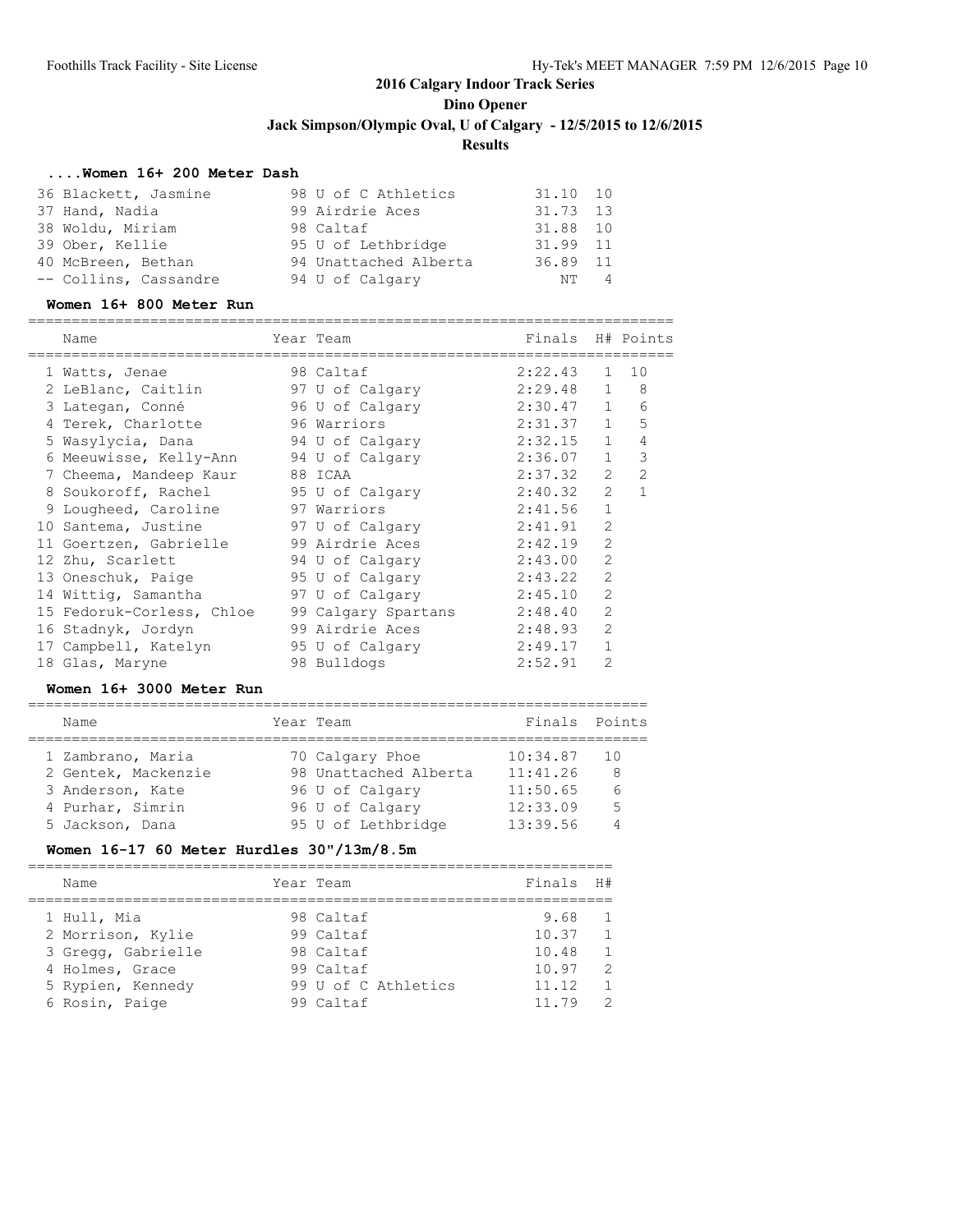### **Dino Opener**

**Jack Simpson/Olympic Oval, U of Calgary - 12/5/2015 to 12/6/2015**

**Results**

### **Women 18+ 60 Meter Hurdles 33"/13m/8.5m**

| Name                 | Year Team             | Finals | H#            |
|----------------------|-----------------------|--------|---------------|
| 1 Jackson, Natasha   | 89 Unattached Alberta | 8.78   |               |
| 2 Machin, Rachel     | 92 U of Calgary       | 8.86   |               |
| 3 MacIntosh, Rachael | 91 U of Calgary       | 9.00   | $\mathcal{D}$ |
| 4 Yackel, Katelyn    | 98 Warriors           | 9.33   |               |
| 5 Kretzer, Megan     | 94 U of C Athletics   | 9.39   | $\mathcal{D}$ |
| 6 Maylan, Ashley     | 95 U of Calgary       | 9.64   |               |
| 7 Kean, Zoë          | 97 U of Calgary       | 9.68   | 3             |
| 8 Kravtsov, Morgan   | 98 Warriors           | 9.79   | 2             |
| 9 Barlow, Bryanne    | 96 U of Calgary       | 10.80  |               |

### **Women 16+ High Jump**

| Name                                                                             | Year Team                    | Finals |
|----------------------------------------------------------------------------------|------------------------------|--------|
| 1 Berscht, Rachel 96 U of Calgary<br>1.44 1.49 1.54 1.57 1.60 1.63 1.66          |                              | 1.63m  |
| O XXO<br>XO.<br>$\bigcap$<br>2 Ochosky, Brianna<br>1.44 1.49 1.54 1.57 1.60 1.63 | XO XO XXX<br>95 U of Calgary | 1.60m  |
| P<br>XO<br>∩<br>∩<br>3 Kolodinsky, Jamie<br>1.44 1.49 1.54                       | XO XXX<br>95 U of Calgary    | 1.49m  |
| P<br>XO XXX<br>4 Gregg, Gabrielle<br>1.44 1.49 1.54                              | 98 Caltaf                    | 1.44m  |
| XO<br>P<br>XXX                                                                   |                              |        |

#### **Women 16+ Pole Vault**

| Name                                   |         |                |          |                                                   | Year Team |    |     |            |              |              | Finals   |                                                                       |     |
|----------------------------------------|---------|----------------|----------|---------------------------------------------------|-----------|----|-----|------------|--------------|--------------|----------|-----------------------------------------------------------------------|-----|
| 1 Stephenson, Kimberly 91 U of Calgary |         |                |          |                                                   |           |    |     |            | 3.70m        |              |          |                                                                       |     |
|                                        |         |                |          |                                                   |           |    |     |            |              |              |          | 2.50 2.60 2.70 2.80 2.90 3.00 3.10 3.20 3.30 3.40 3.50 3.60 3.70 3.80 |     |
| P                                      | P.      | $\overline{P}$ |          | P P P P P P                                       |           |    |     |            | $\mathbb{P}$ | $\mathbf{P}$ | $\Omega$ | XXO                                                                   | XXX |
| 2 Buckley, Carlene 97 U of Calgary     |         |                |          |                                                   |           |    |     |            | 3.30m        |              |          |                                                                       |     |
|                                        |         |                |          | 2.50 2.60 2.70 2.80 2.90 3.00 3.10 3.20 3.30 3.40 |           |    |     |            |              |              |          |                                                                       |     |
| P                                      |         |                |          | P P P P P O O                                     |           |    |     | $\bigcirc$ | XXX          |              |          |                                                                       |     |
| 3 Bewski, Nicole 51 U of Calgary       |         |                |          |                                                   |           |    |     |            |              |              | J3.30m   |                                                                       |     |
|                                        |         |                |          | 2.50 2.60 2.70 2.80 2.90 3.00 3.10 3.20 3.30 3.40 |           |    |     |            |              |              |          |                                                                       |     |
| P.                                     |         |                |          | PPPPPPXXO OOXXX                                   |           |    |     |            |              |              |          |                                                                       |     |
| 4 Maylan, Ashley 95 U of Calgary       |         |                |          |                                                   |           |    |     |            |              |              | 3.20m    |                                                                       |     |
|                                        |         |                |          | 2.50 2.60 2.70 2.80 2.90 3.00 3.10 3.20 3.30      |           |    |     |            |              |              |          |                                                                       |     |
| P                                      | P.      | $\mathbf{P}$   |          | $P$ $P$                                           | $\Omega$  | XO | XXO | XXX        |              |              |          |                                                                       |     |
| 5 Barlow, Bryanne 5 96 U of Calgary    |         |                |          |                                                   |           |    |     |            |              |              | 2.90m    |                                                                       |     |
|                                        |         |                |          | 2.50 2.60 2.70 2.80 2.90 3.00                     |           |    |     |            |              |              |          |                                                                       |     |
| O                                      | $\circ$ | $\Omega$       | $\Omega$ | ∩                                                 | XXX       |    |     |            |              |              |          |                                                                       |     |

#### **Women 16+ Long Jump**

|      | __________________________________ |           |        |
|------|------------------------------------|-----------|--------|
| Name |                                    | Year Team | Finals |
|      | ---------------------------------- |           |        |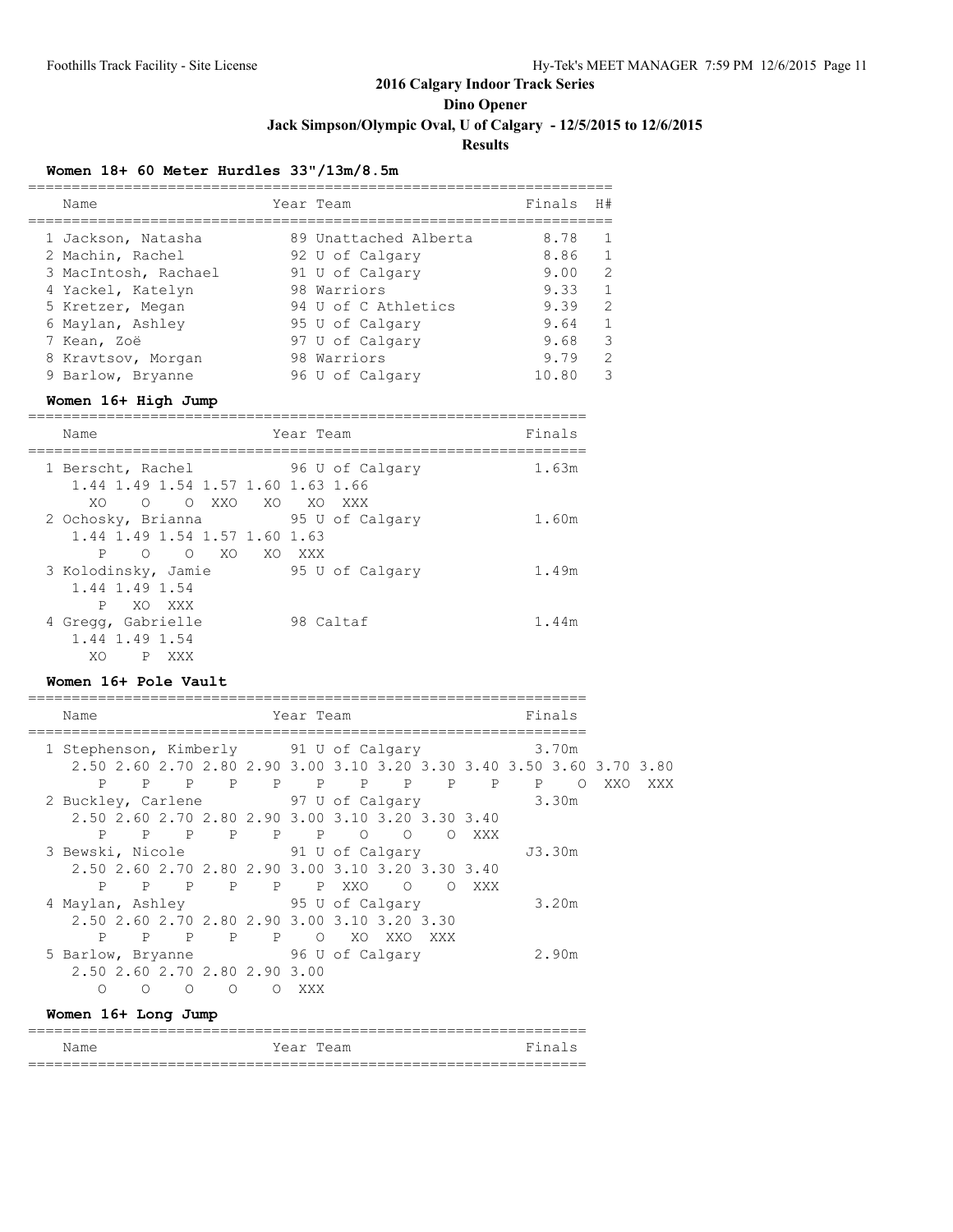**Dino Opener**

**Jack Simpson/Olympic Oval, U of Calgary - 12/5/2015 to 12/6/2015**

### **Results**

### **....Women 16+ Long Jump**

| 1 Kolodinsky, Jamie 95 U of Calgary     | 5.68m |
|-----------------------------------------|-------|
| FOUL FOUL 5.25m 5.24m 5.22m 5.68m       |       |
| 2 Kean, Zoë<br>97 U of Calgary          | 5.21m |
| 5.07m FOUL 5.21m PASS PASS PASS         |       |
| 3 Bermel, Rebecca 3 95 U of Lethbridge  | 4.98m |
| 4.95m FOUL 4.86m 4.97m 4.96m 4.98m      |       |
| 4 Janbey, Selma 58 98 U of C Athletics  | 4.94m |
| 4.86m  4.85m  FOUL  4.94m  4.79m  4.84m |       |
| 5 Yackel, Katelyn 5 98 Warriors         | 4.92m |
| 4.92m 4.80m 4.71m 4.80m 4.77m 4.60m     |       |
| 6 Horton, Skylar 55 U of Calgary        | 4.91m |
| FOUL 4.84m 4.91m 4.71m PASS PASS        |       |
| 7 Tiede, Giselle 98 U of C Athletics    | 4.61m |
| 4.61m 4.53m FOUL FOUL FOUL FOUL         |       |
| 8 Martini, Sabrina 95 U of Lethbridge   | 4.52m |
| FOUL 4.52m FOUL FOUL 4.42m FOUL         |       |
| 9 Hammerlindt, Britney 00 Caltaf        | 4.42m |
| FOUL 4.42m 4.40m                        |       |
| -- Yamamoto, Sara 55 U of Lethbridge    | FOUL  |
| FOUL FOUL FOUL                          |       |

#### **Women 16+ Triple Jump**

| Year Team<br>Name                                                                       | Finals  |
|-----------------------------------------------------------------------------------------|---------|
| 1 Kendall, Allison<br>93 U of Calgary<br>11.39m  11.44m  11.39m  11.44m  11.17m  11.47m | 11.47m  |
| 2 Horton, Skylar<br>95 U of Calgary<br>10.95m FOUL 10.89m 10.75m 10.87m FOUL            | 10.95m  |
| 98 Calgary Inte<br>3 Adeleye, Mowa<br>10.76m  10.62m  10.77m  10.75m  PASS  PASS        | 10.77m  |
| 95 U of Lethbridge<br>4 Cline, Bryna<br>10.64m 10.75m<br>FOUL 10.77m FOUL 10.64m        | J10.77m |
| 5 Klinck, Laura<br>98 Warriors<br>FOUL 10.67m 10.22m<br>10.28m 10.13m 10.09m            | 10.67m  |

#### **Women 35+ Shot Put 3 KG**

| Name                               | Year Team             | Finals |
|------------------------------------|-----------------------|--------|
| 1 Jolicoeur, Jovette               | 59 Unattached Alberta | 9.37m  |
| 9.35m 8.82m 9.37m FOUL 9.06m 9.08m |                       |        |

### **Women 16+ Shot Put 4 KG**

| Name                                |  | Year Team | Finals |  |  |  |  |  |  |
|-------------------------------------|--|-----------|--------|--|--|--|--|--|--|
| 1 Campbell, Diane                   |  | 94 Caltaf | 10.15m |  |  |  |  |  |  |
| 9.46m 8.27m 9.64m 9.99m FOUL 10.15m |  |           |        |  |  |  |  |  |  |

### **Boys 10 & Under 60 Meter Dash**

| Name           | Year Team | Finals H# Points |  |
|----------------|-----------|------------------|--|
| 1 Read, Joshua | 05 Caltaf | 9.31 1 10        |  |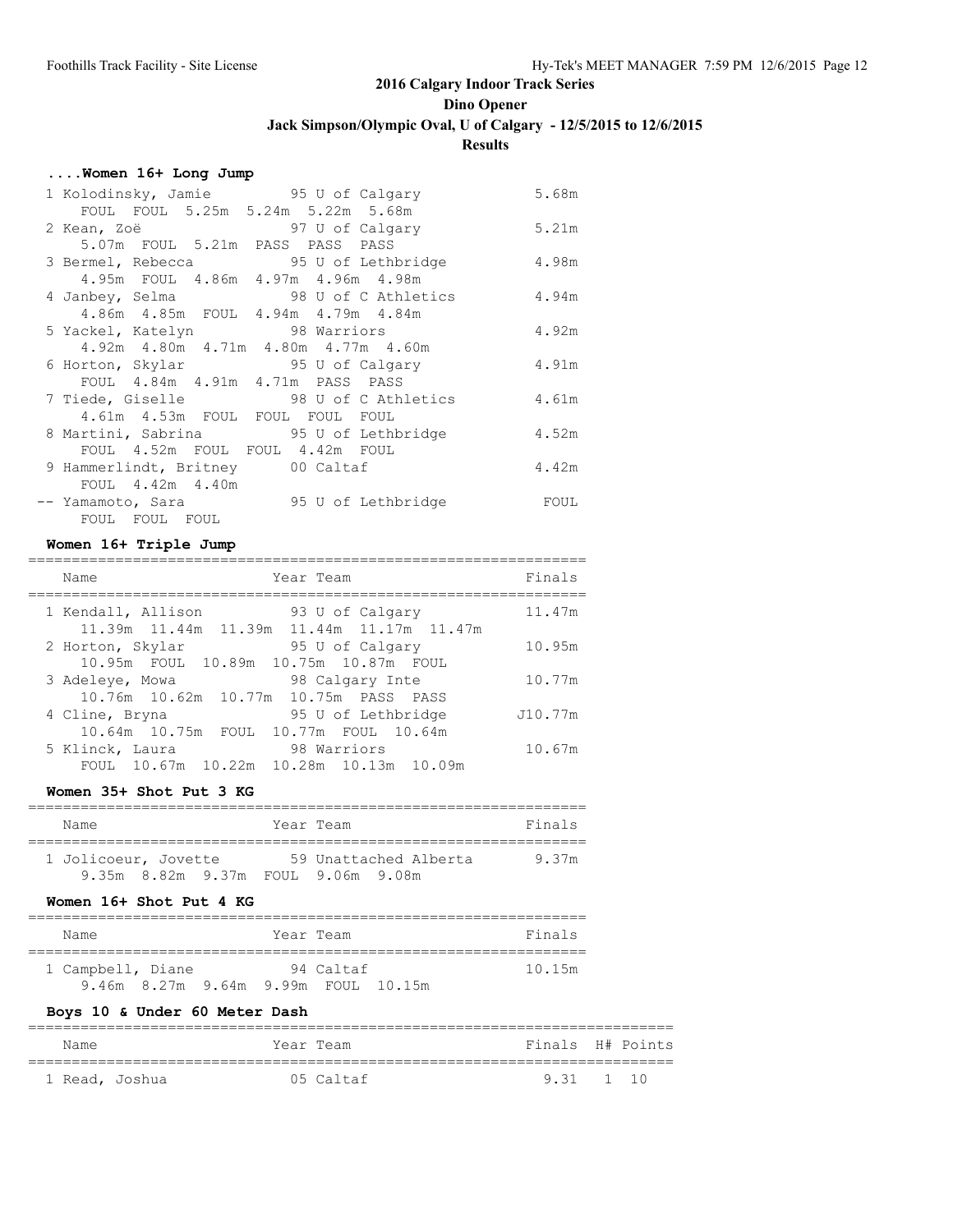**Dino Opener**

**Jack Simpson/Olympic Oval, U of Calgary - 12/5/2015 to 12/6/2015**

### **Results**

### **....Boys 10 & Under 60 Meter Dash**

| 2 Anderson, Colby                              | 05 Holden School       | 9.40  | $\mathbf{1}$   | 8              |
|------------------------------------------------|------------------------|-------|----------------|----------------|
| 3 Powell, Joshua                               | 06 Dino Youth          | 9.49  | 3 <sup>7</sup> | 6              |
| 4 Ojinnaka, Kelechi (16 Calgary Spartans 19.93 |                        |       | 3              | 5              |
| 5 Kozy, Andres 65 Dino Youth                   |                        | 10.05 | $2^{\circ}$    | $\overline{4}$ |
| 6 Colwell, Nolan 05 Caltaf                     |                        | 10.06 | $2^{\circ}$    | $\mathfrak{Z}$ |
| 7 Chase, Roenen 66 Caltaf                      |                        | 10.31 | $\mathcal{E}$  | $\overline{2}$ |
| 8 Dornan, Owen 65 Caltaf                       |                        | 10.51 | $\mathbf{1}$   | $\mathbf{1}$   |
| 9 Matthews, James 65 Caltaf                    |                        | 10.56 | $\mathbf{1}$   |                |
| 10 Nijjar, Gurvir Singh                        | 06 ICAA                | 10.58 | $\mathbf{1}$   |                |
| 11 Kozyrev, Alexander                          | 07 Dino Youth          | 10.69 | $\overline{4}$ |                |
| 12 Wesolowski, Wyatt                           | 07 Calgary Olympic     | 10.72 | $\mathcal{S}$  |                |
| 13 Fenwick, Matthew                            | 07 Caltaf              | 11.06 | 3              |                |
| 14 Trzaska, Tristan             09 Dino Youth  |                        | 11.14 | 6              |                |
| 15 Senn, Carter                                | 07 Dino Youth          | 11.37 | 4              |                |
| 16 Sohal, Angral                               | 09 ICAA                | 11.42 | 6              |                |
| 17 Gage, Aedan 66 Dino Youth 11.48             |                        |       | $\mathbf{2}$   | 11.473         |
| 18 Grewal, Shaje Singh                         | 05 ICAA                | 11.48 |                | 2 11.478       |
| 19 Sawatzky, Sawyer 66 Passtrak                |                        | 11.49 | $\overline{2}$ |                |
| 20 Miller, Lennon and 07 Airdrie Aces 11.53    |                        |       | 4              |                |
| 21 Estrada-Caro, Samuel 06 Dino Youth          |                        | 11.59 | $\mathcal{S}$  |                |
| 22 Colpitts, Leyton                            | 08 Dino Youth          | 11.63 | 5              |                |
| 23 Sidhu, Sehaj Singh                          | 07 ICAA                | 11.85 | $\overline{4}$ |                |
| 24 Dhillon, Irshan Singh                       | 08 ICAA                | 12.05 | 5              |                |
| 25 Matthews, Peter                             | 07 Dino Youth          | 12.09 | $\overline{4}$ |                |
| 26 Ma, Hudson                                  | 07 Dino Youth          | 12.36 | 4              |                |
| 27 Sangha, Jaskaran Singh                      | 09 ICAA                | 13.19 | 6              |                |
| 28 Anderson, Hayden                            | 08 Holden School North | 13.72 | 5              |                |
| 29 Cumming, Duncan                             | 08 Dino Youth          | 15.01 | 5              |                |

#### **Boys 11 Year Olds 60 Meter Dash**

|  | Name                    | Year Team           | Finals |                | H# Points     |
|--|-------------------------|---------------------|--------|----------------|---------------|
|  | 1 Sharpe, Tyler         | 04 Caltaf           | 8.89   |                | 10            |
|  |                         | 04 Strathcona Tweed | 9.04   | $\mathcal{L}$  | 8             |
|  | 2 Toriola, Tope         |                     |        |                |               |
|  | 3 Barlett, Malcolm      | 04 Caltaf           | 9.18   | $\mathcal{E}$  | 6             |
|  | 4 Obi, Chudi            | 04 Dino Youth       | 9.24   | $\mathcal{E}$  | 5             |
|  | 5 Lowes, Brycen         | 04 Airdrie Aces     | 9.37   | $\mathbf{1}$   | 4             |
|  | 6 Rakochy, Julian       | 04 Caltaf           | 9.43   | $\mathcal{L}$  | 3             |
|  | 7 Said, Ziad            | 04 Caltaf           | 9.51   | 3              | $\mathcal{D}$ |
|  | 8 Hos, Jake             | Caltaf              | 9.97   |                |               |
|  | 9 Court, Tomas          | 04 Dino Youth       | 10.04  | 3              |               |
|  | 10 Gelber, Ronan        | 04 Passtrak         | 10.20  |                |               |
|  | 11 de Paiva, Jett       | 04 Dino Youth       | 10.67  | $\mathfrak{D}$ |               |
|  | 12 De Simone, Sebastian | 04 Dino Youth       | 12.31  | 3              |               |
|  |                         |                     |        |                |               |

### **Boys 12 Year Olds 60 Meter Dash**

| Name |                                                                               |  |                                                                                       |  |                               |  |  |  |  |
|------|-------------------------------------------------------------------------------|--|---------------------------------------------------------------------------------------|--|-------------------------------|--|--|--|--|
|      |                                                                               |  |                                                                                       |  |                               |  |  |  |  |
|      |                                                                               |  | 8.74                                                                                  |  | 1 8                           |  |  |  |  |
|      |                                                                               |  | 8.95                                                                                  |  | $1\quad 6$                    |  |  |  |  |
|      |                                                                               |  | 937                                                                                   |  | 25                            |  |  |  |  |
|      | 1 Erickson, Matti<br>2 Sibley, Matt<br>3 Kelsick, Kashay<br>4 Emerson, Thomas |  | Year Team<br>03 Nelson Chaos<br>03 Unattached Alberta<br>03 Airdrie Aces<br>03 Caltaf |  | Finals H# Points<br>8.32 1 10 |  |  |  |  |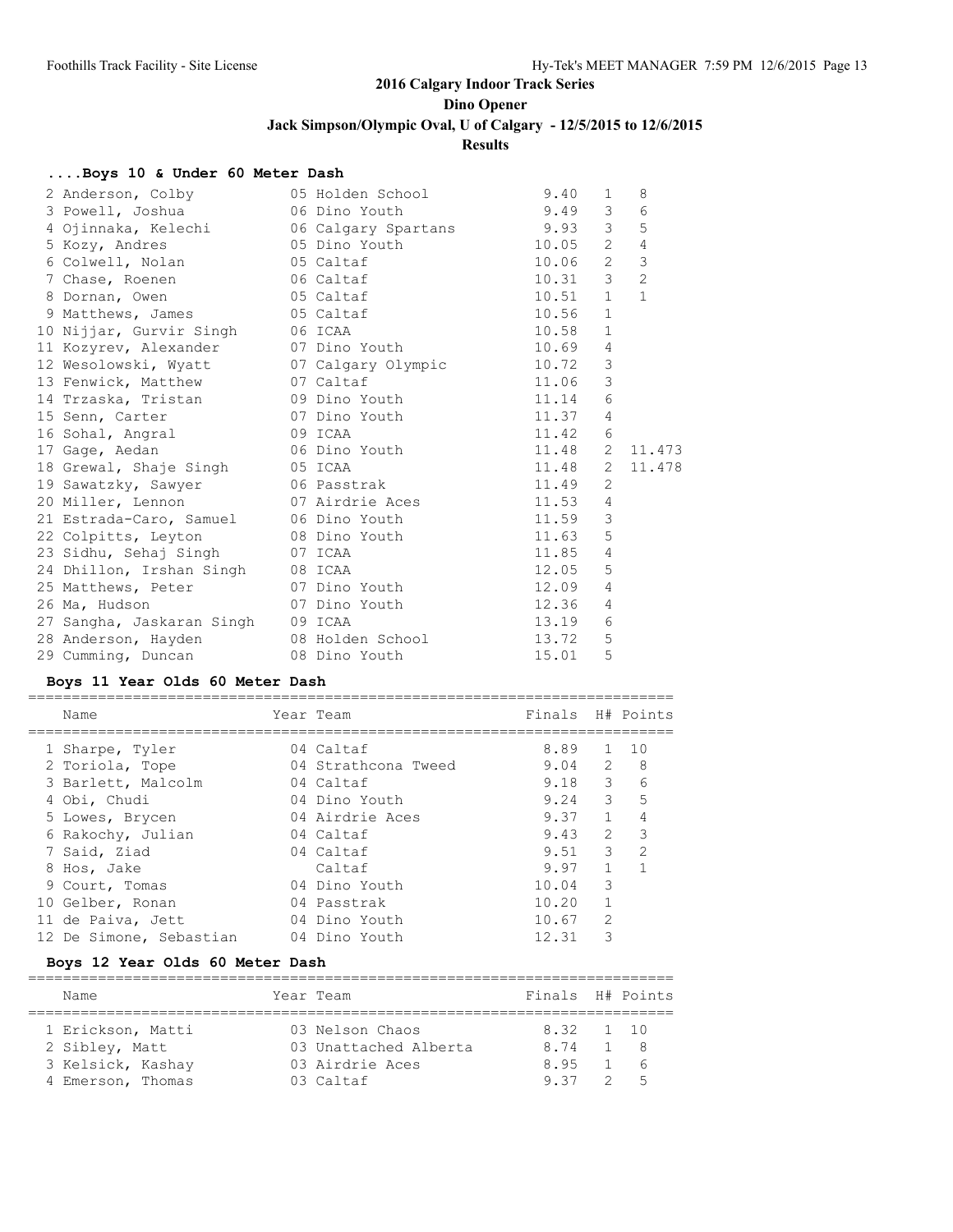# **Dino Opener**

**Jack Simpson/Olympic Oval, U of Calgary - 12/5/2015 to 12/6/2015**

### **Results**

### **....Boys 12 Year Olds 60 Meter Dash**

| 5 Kahlon, Harsh Singh  | 03 ICAA         | 9.63 2 4         |  |
|------------------------|-----------------|------------------|--|
| 6 Rodgers, Robert      | 03 Airdrie Aces | 9.79 1 3         |  |
| 7 Grewal, Hartik Singh | 03 ICAA         | $9.82 \t 2 \t 2$ |  |
| 8 Townshend, James     | 03 Dino Youth   | 10.98 2 1        |  |

#### **Boys 13 Year Olds 60 Meter Dash**

| Name                     | Year Team           | Finals H# Points |                |               |
|--------------------------|---------------------|------------------|----------------|---------------|
| 1 Poirier, Zackary       | 02 Warriors         | 8.15             | 1.             | 10            |
| 2 Wafer, Matthew         | 02 Voleo Athletics  | 8.33             | $\overline{2}$ | 8             |
| 3 Trujillo, Camilo       | 02 Warriors         | 8.38             | 3              | 6             |
| 4 Ojinnaka, Ebube        | 02 Calgary Spartans | 8.47             | 3              | 5             |
| 5 Harle, Colin           | 02 Caltaf           | 8.48             | $\mathcal{L}$  | 4             |
| 6 Johnson, Tyrese        | 02 Calgary Spartans | 8.64             | $\mathbf{1}$   | 3             |
| 7 Wesolowski, Jack       | 02 Calgary Olympic  | 8.71             |                | $\mathcal{P}$ |
| 8 Lowes, Brennan         | 02 Airdrie Aces     | 8.78             | $\mathbf{1}$   |               |
| 9 Chatha, Ekamjyot Singh | 02 ICAA             | 8.88             | $\mathfrak{D}$ |               |
| 10 Gelber, Mathias       | 02 Passtrak         | 8.93             | 3              |               |
| 11 Goh, Mikael           | 02 Leduc Track Club | 9.00             |                |               |
| 12 Wang, Bruce           | 02 Dino Youth       | 9.15             | $\overline{2}$ |               |
| 13 Rahimi, Thomas        | 02 Dino Youth       | 9.15             | $\mathfrak{D}$ |               |
| 14 Jorgensen, Tim        | 02 Passtrak         | 9.27             |                |               |

### **Boys 14 Year Olds 60 Meter Dash**

| Name                 | Year Team           | Finals | Points |
|----------------------|---------------------|--------|--------|
| 1 Sharpe, Max        | 01 Edmonton Roy     | 7.69   | -10    |
| 2 Abdallah, Yousif   | 01 Calgary Spartans | 7.72   | 8      |
| 3 Lochlan, Mackenzie | 01 Calgary Spartans | 8.22   | 6      |
| 4 Poon, Garrett      | 01 Dino Youth       | 8.54   | 5      |
| 5 Greenidge, Jalen   | 01 Airdrie Aces     | 8.68   |        |
| 6 Bablitz, Dryden    | 01 Calgary Spartans | 8.96   |        |

### **Boys 15 Year Olds 60 Meter Dash**

| Name              | Year Team       |                     | Finals H# Points |                |      |
|-------------------|-----------------|---------------------|------------------|----------------|------|
| 1 Harris, Nathan  | 00 Airdrie Aces |                     | 7.33 2 10        |                |      |
| 2 Kottick, Keaton |                 | 00 Calgary Spartans | 7.39             |                | 1 8  |
| 3 Krupity, Denver |                 | 00 Calgary Spartans | 7.48             |                | - 6  |
| 4 Schulz, Kurt    | 00 Airdrie Aces |                     | 7.57             |                | $-5$ |
| 5 Regel, Zane     |                 | 00 Calgary Spartans | 7.80             | $\overline{2}$ |      |
| 6 Priest, Blake   | 00 Airdrie Aces |                     | 790              | $\mathcal{P}$  | っ    |
|                   |                 |                     |                  |                |      |

#### **Boys 16-17 60 Meter Dash**

| Name                                  | Year Team                              | Finals H# Points      |    |             |
|---------------------------------------|----------------------------------------|-----------------------|----|-------------|
| 1 Faunt, Colesen<br>2 Richards, Isiah | 98 Calgary Spartans<br>98 Calgary Inte | 7.33 1 10<br>7.46 1 8 |    |             |
| 3 Richards, Ethan<br>4 Lee, James     | 99 Passtrak<br>99 Bulldogs             | 7.60<br>7.73          | 15 | $1 \quad 6$ |
|                                       |                                        |                       |    |             |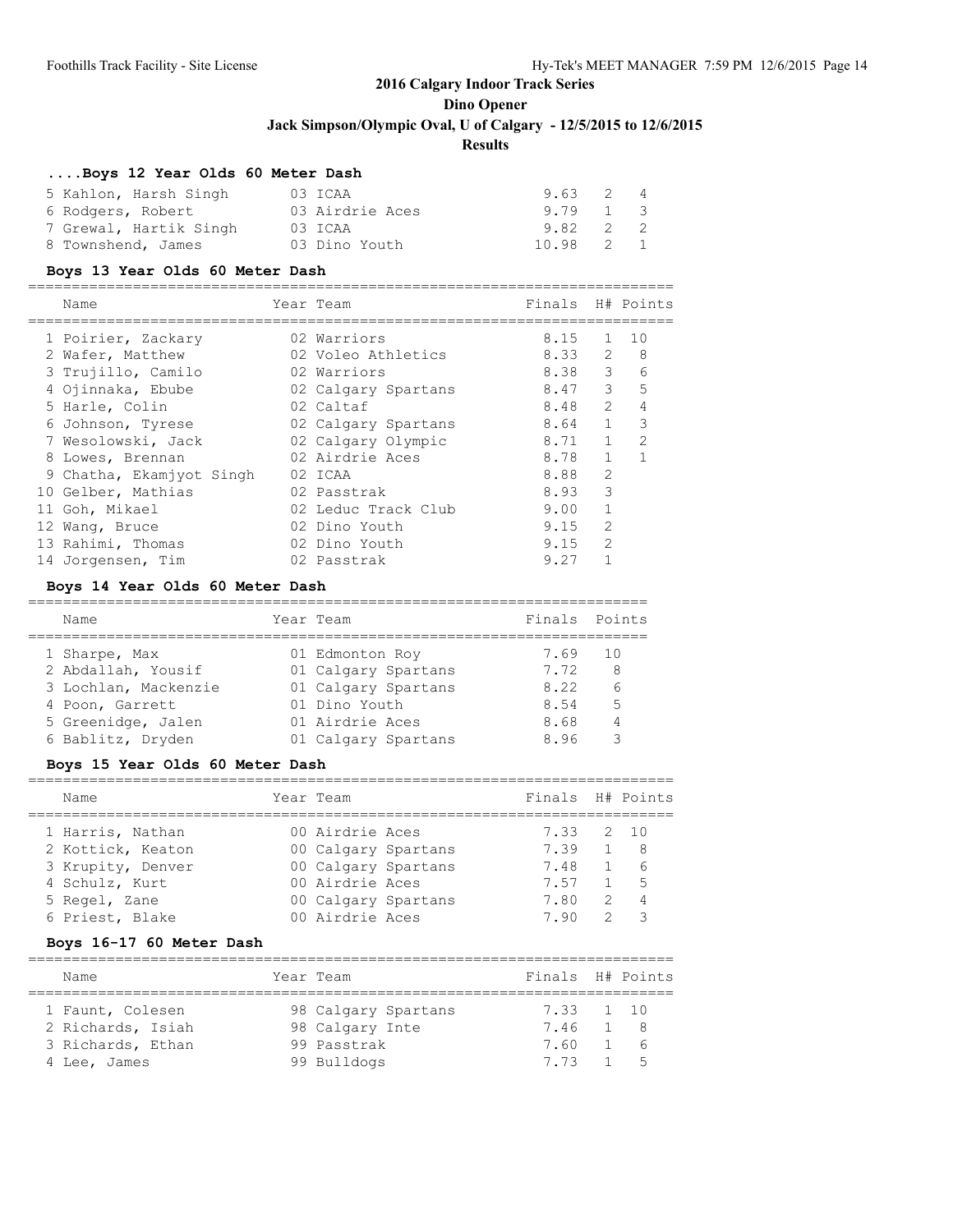### **....Boys 16-17 60 Meter Dash**

|                   | 5 Troschke, Andreas | 99 Airdrie Aces       | 7.78 1 4 |      |  |
|-------------------|---------------------|-----------------------|----------|------|--|
| 6 Roberts, Prince |                     | 98 Airdrie Aces       | 8.28 2 3 |      |  |
|                   | 7 Hearns, Alexander | 98 Airdrie Aces       | 8.87 2 2 |      |  |
| -- Sequin, Drew   |                     | 99 Unattached Alberta |          | DO 2 |  |

#### **Boys 10 & Under 150 Meter Dash**

| Name                      | Year Team           | Finals H# Points |                |                |
|---------------------------|---------------------|------------------|----------------|----------------|
| 1 Read, Joshua            | 05 Caltaf           | 23.68            | 1              | 10             |
| 2 Anderson, Colby         | 05 Holden School    | 23.69            | $\mathbf{1}$   | 8              |
| 3 Kozy, Andres            | 05 Dino Youth       | 25.48            | 2              | 6              |
| 4 Chase, Roenen           | 06 Caltaf           | 25.82            | 2              | 5              |
| 5 Ojinnaka, Kelechi       | 06 Calgary Spartans | 25.92            | 3              | 4              |
| 6 Matthews, James         | 05 Caltaf           | 26.50            | $\mathbf{1}$   | 3              |
| 7 Dornan, Owen            | 05 Caltaf           | 26.86            | 2              | $\overline{2}$ |
| 8 Wesolowski, Wyatt       | 07 Calgary Olympic  | 27.05            | $\mathbf{1}$   |                |
| 9 Sawatzky, Sawyer        | 06 Passtrak         | 28.36            | 4              |                |
| 10 Miller, Lennon         | 07 Airdrie Aces     | 28.86            | 4              |                |
| 11 Colpitts, Leyton       | 08 Dino Youth       | 29.49            | $\mathfrak{D}$ |                |
| 12 Fenwick, Matthew       | 07 Caltaf           | 30.15            | $\mathbf{1}$   |                |
| 13 Grewal, Shaje Singh    | 05 ICAA             | 30.72            | 3              |                |
| 14 Salmon, Jullian        | 05 Dino Youth       | 30.76            | 3              |                |
| 15 Ma, Hudson             | 07 Dino Youth       | 32.14            | 4              |                |
| 16 Matthews, Peter        | 07 Dino Youth       | 34.45            | $\overline{2}$ |                |
| 17 Sangha, Jaskaran Singh | 09 ICAA             | 34.93            | $\overline{2}$ |                |

### **Boys 11 Year Olds 150 Meter Dash**

| Name               | Year Team |                     | Finals H# Points  |                |                          |
|--------------------|-----------|---------------------|-------------------|----------------|--------------------------|
| 1 Toriola, Tope    |           | 04 Strathcona Tweed | 21.99             |                | 2 10                     |
| 2 Sharpe, Tyler    |           | 04 Caltaf           | $22.23$ 1         |                | - 8                      |
| 3 Samuel, Bryn     |           | 04 Warriors         | 22.59             |                | $2\overline{6}$          |
| 4 Barlett, Malcolm |           | 04 Caltaf           | 22.69             |                | 1 5                      |
| 5 Said, Ziad       |           | 04 Caltaf           | $23.43 \t 2 \t 4$ |                |                          |
| 6 Lowes, Brycen    |           | 04 Airdrie Aces     | 23.79             | $\overline{1}$ | $\overline{\phantom{a}}$ |
| 7 Gelber, Ronan    |           | 04 Passtrak         | 25.51             | 2              | $\overline{2}$           |
| -- Court, Tomas    |           | 04 Dino Youth       | DO                |                | 1 3 steps inside line    |

### **Boys 12 Year Olds 150 Meter Dash**

| Name                  | Year Team             | Finals H# Points |                |                |
|-----------------------|-----------------------|------------------|----------------|----------------|
| 1 Erickson, Matti     | 03 Nelson Chaos       | 20.00 1 10       |                |                |
| 2 Sibley, Matt        | 03 Unattached Alberta | 21.71            |                | - 8            |
| 3 Kelsick, Kashay     | 03 Airdrie Aces       | 22.59            |                | - 6            |
| 4 Leote, Alexander    | 03 Caltaf             | 23.05            | 2              | - 5            |
| 5 Rodgers, Robert     | 03 Airdrie Aces       | 23.95            | $\overline{2}$ | $\overline{4}$ |
| 6 Kahlon, Harsh Singh | $0.3$ TCAA            | 24.19            |                |                |
|                       |                       |                  |                |                |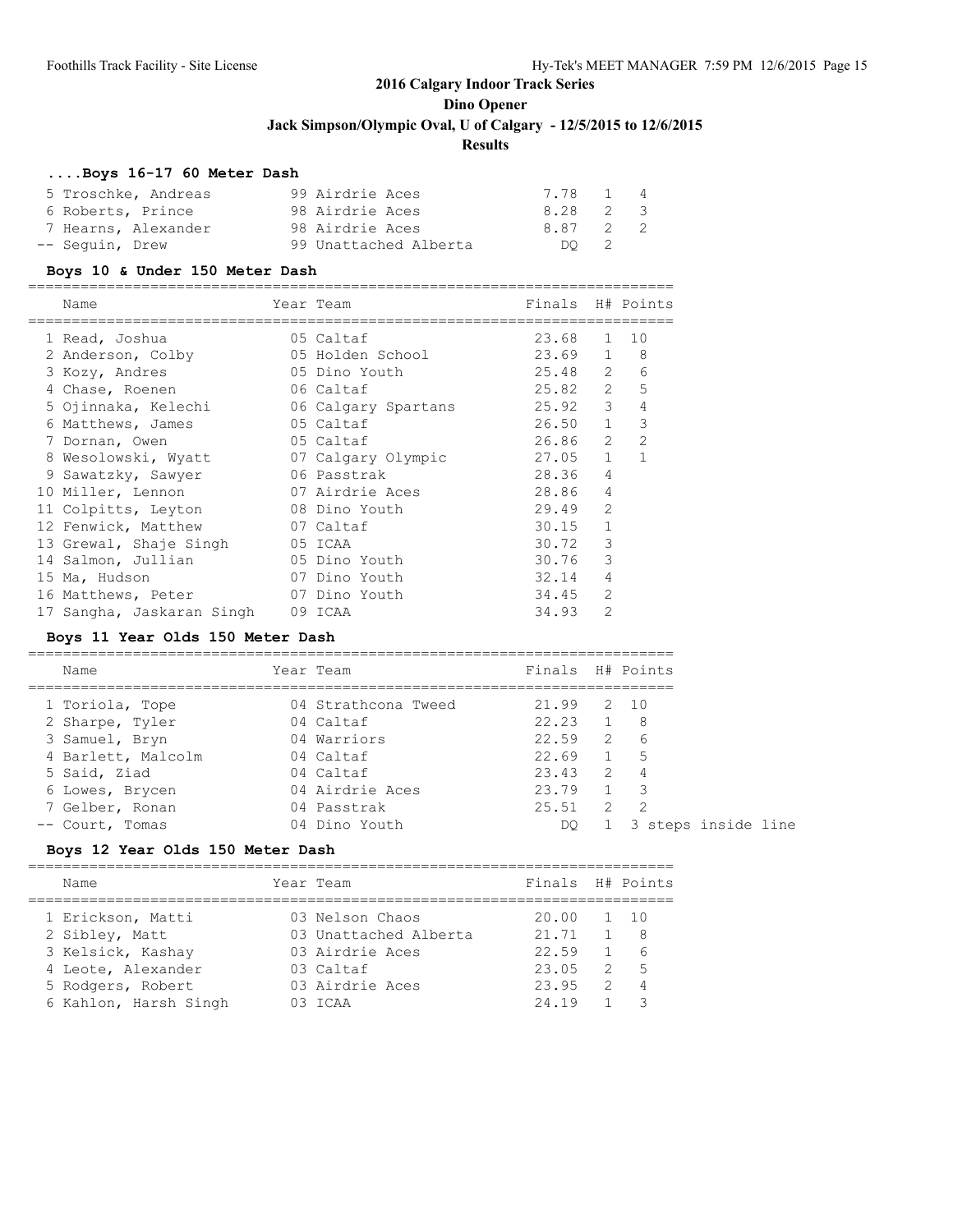### **Boys 13 Year Olds 150 Meter Dash**

| Name                     | Year Team           | Finals H# Points |                |               |
|--------------------------|---------------------|------------------|----------------|---------------|
| 1 Poirier, Zackary       | 02 Warriors         | 19.82            | $\mathbf{1}$   | 10            |
| 2 Wafer, Matthew         | 02 Voleo Athletics  | 19.85            | $\mathbf{1}$   | 8             |
| 3 Ojinnaka, Ebube        | 02 Calgary Spartans | 20.34            | 3              | 6             |
| 4 Trujillo, Camilo       | 02 Warriors         | 20.66            | $\mathcal{E}$  | 5             |
| 5 Harle, Colin           | 02 Caltaf           | 20.80            | $\mathcal{L}$  | 4             |
| 6 Wesolowski, Jack       | 02 Calgary Olympic  | 20.89            | $\mathbf{1}$   | 3             |
| 7 Lowes, Brennan         | 02 Airdrie Aces     | 21.25            | $\mathbf{1}$   | $\mathcal{P}$ |
| 8 Goh, Mikael            | 02 Leduc Track Club | 21.48            | $\mathcal{L}$  |               |
| 9 Chatha, Ekamjyot Singh | 02 ICAA             | 21.59            | $\mathfrak{D}$ |               |
| 10 Frankow, Thomas       | 02 Caltaf           | 21.64            |                |               |
| 11 Johnson, Tyrese       | 02 Calgary Spartans | 21.92            |                |               |
| 12 Nijjar, Sukvir Singh  | 02 ICAA             | 22.65            | 3              |               |
| 13 Wang, Bruce           | 02 Dino Youth       | 23.03            | 3              |               |
| 14 Jorgensen, Tim        | 02 Passtrak         | 23.10            | $\overline{2}$ |               |
| 15 Rahimi, Thomas        | 02 Dino Youth       | 23.82            | 3              |               |
|                          |                     |                  |                |               |

### **Boys 14 Year Olds 200 Meter Dash**

| Name                    | Year Team           | Finals H# Points |                |               |
|-------------------------|---------------------|------------------|----------------|---------------|
| 1 Sharpe, Max           | 01 Edmonton Roy     | 25.83            |                | 10            |
| 2 Abdallah, Yousif      | 01 Calgary Spartans | 25.96            | $\overline{2}$ | - 8           |
| 3 Moore, Kells          | 01 Caltaf           | 27.02            |                | 6             |
| 4 Bernier, Jean         | 01 Dino Youth       | 27.84            | $\mathcal{L}$  | $5^{\circ}$   |
| 5 Kramer, Liam          | 01 Caltaf           | 28.89            | $\mathcal{P}$  | 4             |
| 6 Bablitz, Dryden       | 01 Calgary Spartans | 29.10            |                | 3             |
| 7 Greenidge, Jalen      | 01 Airdrie Aces     | 29.46            |                | $\mathcal{D}$ |
| 8 Gill, Arashdeep Singh | TCAA                | 35.45            | っ              |               |
|                         |                     |                  |                |               |

### **Boys 15 Year Olds 200 Meter Dash**

| Name              | Year Team       |                     | Finals Points |   |
|-------------------|-----------------|---------------------|---------------|---|
| 1 Harris, Nathan  | 00 Airdrie Aces |                     | 24.03 10      |   |
| 2 Wilkes, Tyler   |                 | 00 Calgary Spartans | 24.31         | 8 |
| 3 Schulz, Kurt    | 00 Airdrie Aces |                     | 24.69         |   |
| 4 Priest, Blake   | 00 Airdrie Aces |                     | 25.65         | 5 |
| 5 Malhi, Harkirat |                 | 00 Leduc Track Club | 27.55         |   |

### **Boys 10 & Under 800 Meter Run**

| Name               | Year Team       | Finals Points |                |
|--------------------|-----------------|---------------|----------------|
| 1 Kozy, Andres     | 05 Dino Youth   | 3:01.86       | 1 O            |
| 2 Read, Joshua     | 05 Caltaf       | 3:08.64       | 8 <sup>8</sup> |
| 3 Matthews, James  | 05 Caltaf       | 3:18.76       | - 6            |
| 4 Miller, Lennon   | 07 Airdrie Aces | 3:31.90       | 5              |
| 5 Trzaska, Tristan | 09 Dino Youth   | 3:34.66       | $\overline{4}$ |
| 6 Sawatzky, Sawyer | 06 Passtrak     | 3:43.69       | 3              |
| 7 Colpitts, Leyton | 08 Dino Youth   | 3:46.68       | $\mathcal{L}$  |
| 8 Ma, Hudson       | 07 Dino Youth   | 3:54.76       |                |
| 9 Matthews, Peter  | 07 Dino Youth   | 4:07.32       |                |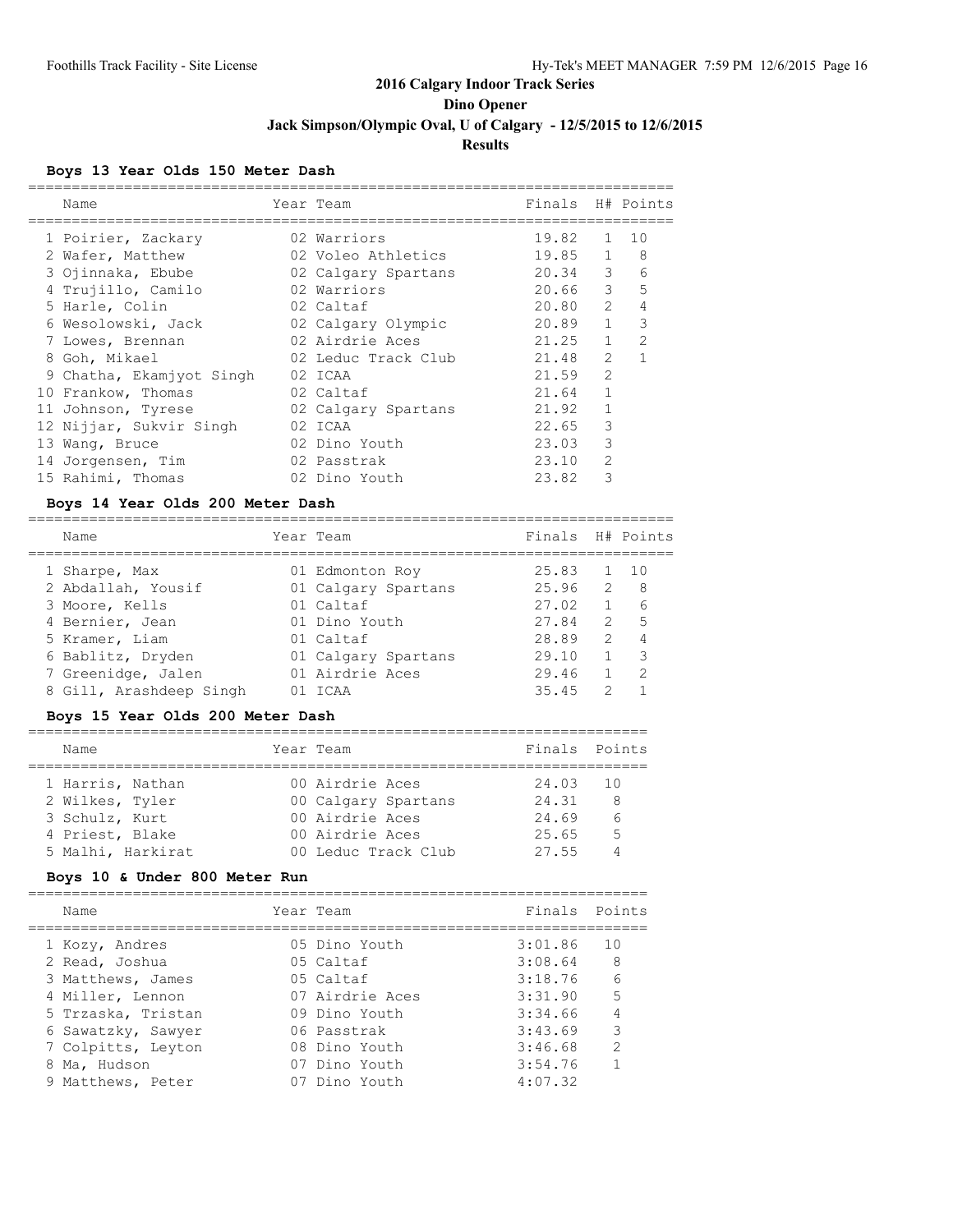### **Boys 11 Year Olds 800 Meter Run**

| Name            | Year Team       | Finals Points |      |
|-----------------|-----------------|---------------|------|
| 1 Samuel, Bryn  | 04 Warriors     | 2:46.30       | - 10 |
| 2 Sharpe, Tyler | 04 Caltaf       | 2:51.59       | 8    |
| 3 Gelber, Ronan | 04 Passtrak     | 2:54.67       | 6    |
| 4 Court, Tomas  | 04 Dino Youth   | 2:55.47       | 5    |
| 5 Hos, Jake     | Caltaf          | 2:55.53       |      |
| 6 Lowes, Brycen | 04 Airdrie Aces | 3:05.65       |      |

#### **Boys 12 Year Olds 800 Meter Run**

| Name              |  | Year Team             | Finals Points |      |
|-------------------|--|-----------------------|---------------|------|
| 1 Sibley, Matt    |  | 03 Unattached Alberta | 2:45.93       | - 10 |
| 2 Kelsick, Kashay |  | 03 Airdrie Aces       | 2:48.74       |      |
| 3 Rodgers, Robert |  | 03 Airdrie Aces       | 2:54.57       |      |

#### **Boys 13 Year Olds 800 Meter Run**

| Name              | Year Team          | Finals Points |                 |
|-------------------|--------------------|---------------|-----------------|
| 1 Clarke, Winston | 02 Warriors        | 2:25.76       | 1 O             |
| 2 Fowlow, Matthew | 02 Caltaf          | 2:25.77       | 8               |
| 3 Wafer, Matthew  | 02 Voleo Athletics | 2:26.53       | $6\overline{6}$ |
| 4 Good, Aiden     | 02 Airdrie Aces    | 2:28.18       | 5               |
| 5 Vammen, Evan    | 02 Caltaf          | 2:28.96       |                 |
| 6 Frankow, Thomas | 02 Caltaf          | 2:35.83       | 3               |
| 7 Harle, Colin    | 02 Caltaf          | 2:42.28       | $\mathcal{P}$   |
| 8 Cook, Jacob     | 02 Warriors        | 2:43.28       | 1               |
| 9 Lowes, Brennan  | 02 Airdrie Aces    | 2:44.84       |                 |
| 10 Prete, Cole    | 02 Caltaf          | 2:50.41       |                 |
|                   |                    |               |                 |

#### **Boys 14 Year Olds 800 Meter Run**

| Name                       | Year Team           | Finals  | Points          |
|----------------------------|---------------------|---------|-----------------|
| 1 Wetmore, Isaac           | 01 Airdrie Aces     | 2:06.98 | 10              |
| 2 Erickson, Matti          | 03 Nelson Chaos     | 2:18.28 | 8               |
| 3 Kramer, Liam             | 01 Caltaf           | 2:28.31 | $6\overline{6}$ |
| 4 Lochlan, Mackenzie       | 01 Calgary Spartans | 2:37.07 | 5               |
| 5 Stang, Kyle              | 01 Caltaf           | 2:38.33 | 4               |
| 6 Van Der Westhuizen, Joha | 01 Bulldogs         | 2:49.04 |                 |

### **Boys 15 Year Olds 800 Meter Run**

| Name |                   | Year Team |                     | Finals Points |  |  |  |  |
|------|-------------------|-----------|---------------------|---------------|--|--|--|--|
|      |                   |           |                     |               |  |  |  |  |
|      | 1 Malhi, Harkirat |           | 00 Leduc Track Club | $2:17.76$ 10  |  |  |  |  |
|      | 2 Baron, Alistair |           | 00 Airdrie Aces     | 2:25.20       |  |  |  |  |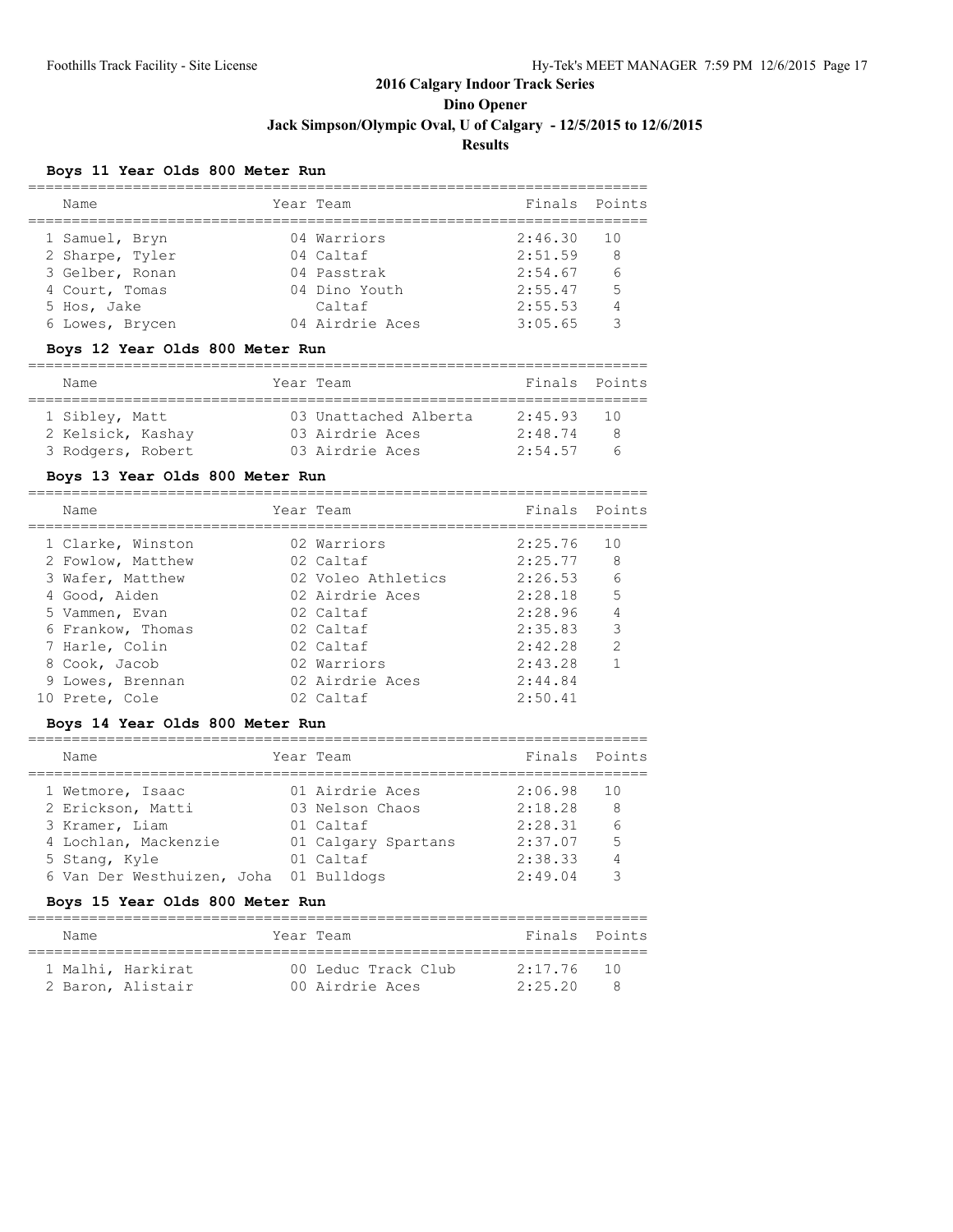**Dino Opener**

**Jack Simpson/Olympic Oval, U of Calgary - 12/5/2015 to 12/6/2015**

**Results**

### **Boys 11 & Under 4x200 Meter Relay**

| Team                                                                                                                                                            |                           | Finals                                                                           |
|-----------------------------------------------------------------------------------------------------------------------------------------------------------------|---------------------------|----------------------------------------------------------------------------------|
| 1 Caltaf Athletic Association<br>1) Barlett, Malcolm 04<br>3) Rakochy, Julian 04                                                                                | $'$ R $'$                 | 2:08.08<br>2) Said, Ziad 04<br>4) Sharpe, Tyler 04                               |
| 2 Caltaf Athletic Association<br>1) Colwell, Nolan 05<br>3) Dornan, Owen 05<br>$^{\prime}$ B <sup><math>\prime</math></sup><br>3 Dino Youth<br>4 Dino Youth 'A' | $\mathsf{r}_{\mathsf{A}}$ | 2:32.45<br>2) Fenwick, Matthew 07<br>4) Matthews, James 05<br>2:44.18<br>3:11.80 |

# **Boys 12-13 4x200 Meter Relay**

| Team                          |                                | Finals                 |
|-------------------------------|--------------------------------|------------------------|
| 1 Calgary Warriors Track Club | $\mathsf{I} \wedge \mathsf{I}$ | 2:01.02                |
| 1) Samuel, Bryn 04            |                                | 2) Cook, Jacob 02      |
| 3) Clarke, Winston 02         |                                | 4) Hopkins, Matthew 02 |
| 2 Caltaf Athletic Association | ' A'                           | 2:01.70                |
| 1) Fowlow, Matthew 02         |                                | 2) Harle, Colin 02     |
| 3) Emerson, Thomas 03         |                                | 4) Leote, Alexander 03 |
| 3 Indo-Canadian Athletic Ass. | $\mathsf{r}$ $\mathsf{a}$      | 2:08.67                |
| 4 Dino Youth 'A'              |                                | 2:15.88                |
| 5 Dino Youth 'B'              |                                | 2:39.46                |

#### **Boys 14-15 4x200 Meter Relay**

| Team                          |                           |                    | Finals  |
|-------------------------------|---------------------------|--------------------|---------|
|                               |                           |                    |         |
| 1 Caltaf Athletic Association | $\mathsf{r}_{\mathsf{A}}$ |                    | 2:02.55 |
| 1) Frankow, Thomas 02         |                           | 2) Kramer, Liam 01 |         |
| 3) Stang, Kyle 01             |                           | 4) Vammen, Evan 02 |         |

#### **Men 35+ 60 Meter Dash**

|  | Name            | Year Team |                       | Finals Points |      |  |  |  |
|--|-----------------|-----------|-----------------------|---------------|------|--|--|--|
|  |                 |           |                       |               |      |  |  |  |
|  | 1 Brown, Dave   |           | 58 Unattached Alberta | 8.14          | - 10 |  |  |  |
|  | 2 Grier, Bob    |           | 62 Passtrak           | 9 1 2         |      |  |  |  |
|  | 3 McBreen, Pete |           | 60 Unattached Alberta | 1019          |      |  |  |  |

#### **Men 16+ 60 Meter Dash**

| Name                 | Year Team           | Prelims       | H# |         |
|----------------------|---------------------|---------------|----|---------|
| Preliminaries        |                     |               |    |         |
| 1 Ezetah, Chinedu    | 91 U of C Athletics | 7.06a 1       |    |         |
| 2 Winkworth, Dalton  | 95 Calgary Inte     | $7.16q$ 2     |    |         |
| 3 Minton, Corey      | 91 U of C Athletics | $7.25q$ 4     |    |         |
| 4 Charlesworth, Alex | 97 Caltaf           | 7.30q 4 7.292 |    |         |
| 5 Ost, Austin        | 95 U of C Athletics | 7.30q 5 7.294 |    |         |
| 6 Cardell, Philip    | 97 U of C Athletics | 7.33q 3       |    |         |
| 7 Evans, Eric        | 98 Warriors         | 7.42q         |    | 5 7.411 |
| 8 Shokoohi, Mehrdad  | 99 Caltaf           | 7.42a         |    | 2 7.412 |
|                      |                     |               |    |         |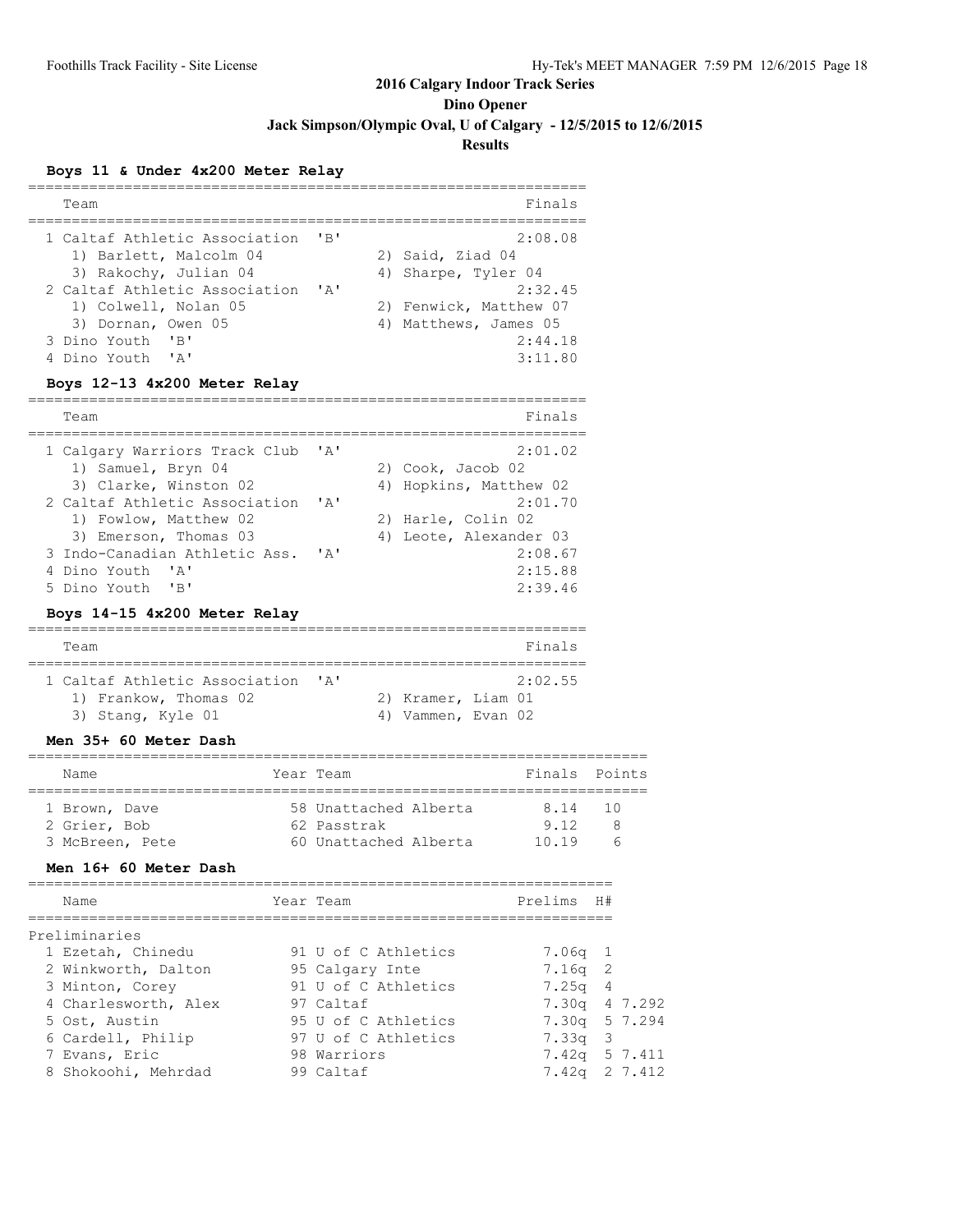#### **....Men 16+ 60 Meter Dash**

| 9 Brown, Jared                            | 95 U of Calgary                           | $7.43q$ 6 |                |
|-------------------------------------------|-------------------------------------------|-----------|----------------|
| 10 Albers, James                          | 98 Warriors                               | 7.44q     | 3 7.432        |
| 11 McKenzie, John                         | 97 U of Calgary                           | 7.44a     | 5 7.436        |
| 12 Huard, Thomas                          | 99 Caltaf                                 | 7.47a     | 1 7.461        |
| 13 Sequin, Cole                           | 95 U of Calgary                           | 7.47      | 5 7.469        |
| 14 Davis, Josiah                          | 99 Caltaf                                 | 7.49      | 5              |
| 15 Wilde, Isaac                           | 98 Warriors                               | 7.50      | 2              |
| 16 Kanbour, Ben                           | 87 U of C Athletics                       |           | 7.52 6 7.520   |
| 16 Massey, Braden                         | 95 Airdrie Aces                           | 7.52      | 1 7.520        |
| 18 Bechir Nasir, Montasir 93 U of Calgary |                                           | 7.53      | 4 7.521        |
|                                           | 19 Dimnaku, Gezim 6 72 Unattached Alberta | 7.54      | 6 7.521        |
| 20 Naghiyev, Farrukh 95 Caltaf            |                                           | 7.56      | $\mathfrak{L}$ |
| 21 Yue, Norika                            | 93 U of Calgary                           | 7.59      | 2              |
| 22 Grenon, Josh                           | 93 U of Calgary                           | 7.62      | 4              |
| 23 Uzoh, Derek                            | 98 Caltaf                                 | 7.73      | 6              |
| 24 Addo-Osafo, Kwaku                      | 95 U of Calgary                           | 7.91      | 6              |
| 25 Do, Michael                            | 95 U of Calgary                           | 8.05      | 3              |
| 26 Hachmi, Adam                           | 92 U of Calgary                           | 8.16      | $\mathbf{1}$   |
| 27 Chehade, Youssef                       | 92 U of Calgary                           | 9.01      | 6              |

### **Men 16+ 60 Meter Dash**

|        | Name                      | Year Team           | Finals H# Points |                |               |
|--------|---------------------------|---------------------|------------------|----------------|---------------|
| Finals |                           |                     |                  |                |               |
|        | 1 Ezetah, Chinedu         | 91 U of C Athletics | 7.01 1 10        |                |               |
|        | 2 Winkworth, Dalton       | 95 Calgary Inte     | $7.05 \t1 \t8$   |                |               |
|        | 3 Charlesworth, Alex      | 97 Caltaf           | 7.13 1           |                | 6             |
|        | 4 Cardell, Philip         | 97 U of C Athletics | $7.20 \quad 1$   |                | 5             |
|        | 5 Minton, Corey           | 91 U of C Athletics | 7.30             | $\mathbf{1}$   | 4             |
|        | 6 Ost, Austin             | 95 U of C Athletics | 7.31             | $\mathbf{1}$   | 3             |
|        | 7 Evans, Eric             | 98 Warriors         | 7.35             | 2              | $\mathcal{P}$ |
|        | 8 McKenzie, John          | 97 U of Calgary     | 7.39             | $\mathcal{L}$  | $\mathbf{1}$  |
|        | 9 Brown, Jared            | 95 U of Calgary     | 7.40             | $\overline{2}$ |               |
|        | 10 Bechir Nasir, Montasir | 93 U of Calgary     | 7.44             | 3              |               |
|        | 11 Kanbour, Ben           | 87 U of C Athletics | 7.45             | 3              |               |
|        | 12 Wilde, Isaac           | 98 Warriors         | 7.47             | 3              |               |
|        | 13 Huard, Thomas          | 99 Caltaf           | 7.51             | $\mathfrak{D}$ |               |
|        | 14 Davis, Josiah          | 99 Caltaf           | 7.57             | 3              |               |
|        | 15 Massey, Braden         | 95 Airdrie Aces     | 7.59             | 3              |               |
|        | 16 Naghiyev, Farrukh      | 95 Caltaf           | 7.60             | 3              |               |
|        | 17 Albers, James          | 98 Warriors         | 7.61             | $\mathfrak{D}$ |               |
|        |                           |                     |                  |                |               |

### **Men 35+ 200 Meter Dash**

| Name                             | Year Team                                      | Finals Points  |           |
|----------------------------------|------------------------------------------------|----------------|-----------|
| 1 Brown, Dave<br>2 McBreen, Pete | 58 Unattached Alberta<br>60 Unattached Alberta | 28.18<br>33 02 | 10 D<br>я |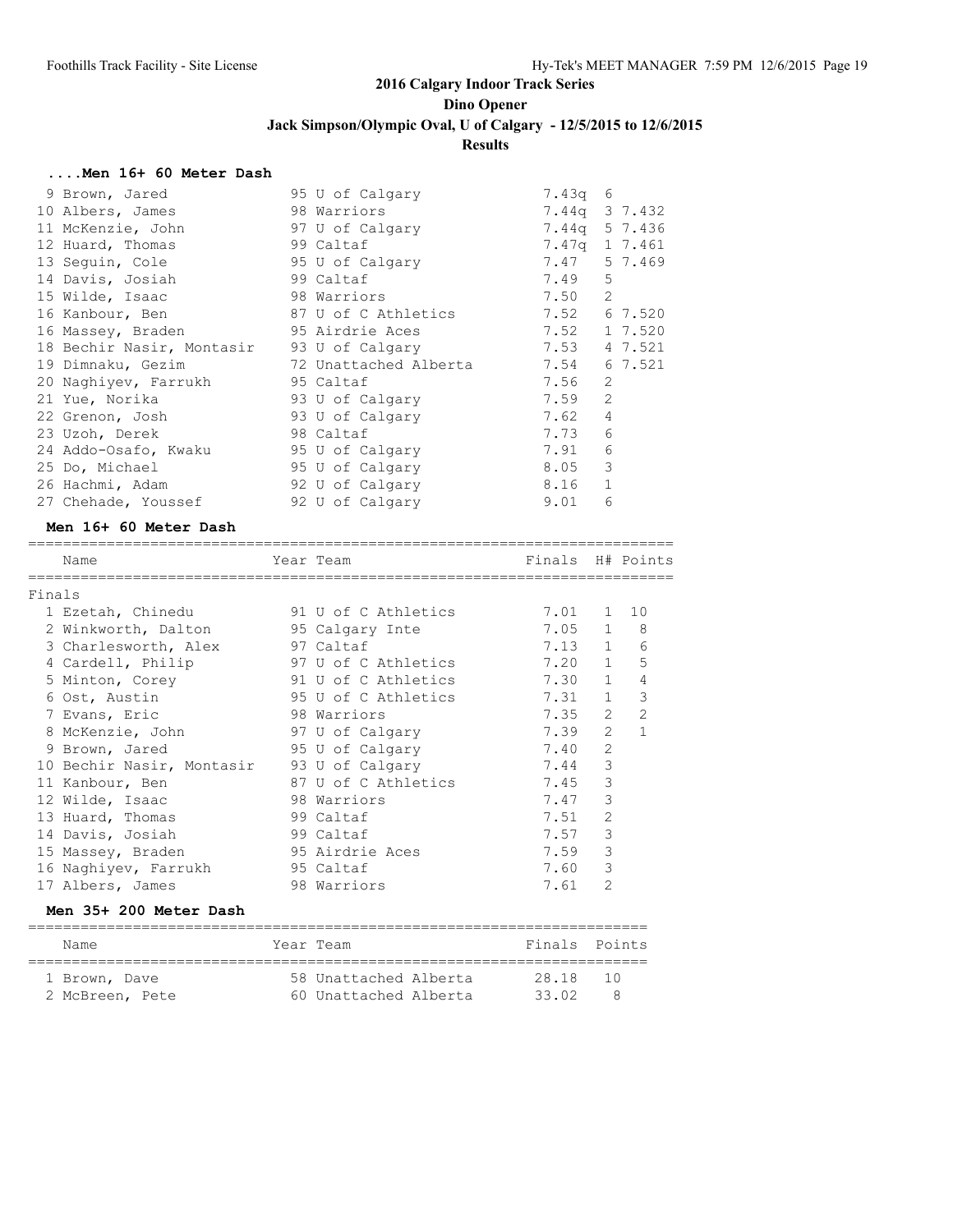#### **Men 16+ 200 Meter Dash**

| 91 U of C Athletics<br>23.06<br>1 Ezetah, Chinedu<br>$\mathbf{1}$<br>10<br>91 U or c<br>93 U of Calgary<br>2019 BM<br>8<br>23.07<br>$\mathbf{1}$<br>2 King, Garrett<br>96 U of Calgary<br>23.55<br>3 Rizkalla, Josh<br>6<br>$1 \quad$<br>98 Calgary Inte<br>23.58 3<br>5<br>4 Richards, Isiah<br>95 U of Calgary<br>$2^{\circ}$<br>$\overline{4}$<br>5 Seguin, Cole<br>23.62<br>3<br>$\overline{2}$<br>6 Brown, Jared<br>95 U of Calgary<br>23.73<br>$\overline{2}$<br>$\overline{4}$<br>23.85<br>7 Wilde, Isaac 98 Warriors 23.85<br>8 LaRiviere, Taylor 94 U of Calgary 23.88<br>9 Bechir Nasir, Montasir 93 U of Calgary 23.97<br>10 Hill, Bryan 96 U of C Athletics 24.33<br>$4\overline{4}$<br>$\mathbf{1}$<br>23.97<br>3<br>3<br>10 Hill, Bryan<br>93 U of Calgary 24.57<br>9<br>11 Yue, Norika<br>12 Davis, Josiah<br>24.64<br>99 Caltaf<br>6<br>87 U of C Athletics 24.93<br>9 24.922<br>13 Kanbour, Ben<br>14 McKenzie, John<br>97 U of Calgary<br>24.93<br>9 24.923<br>99 Bulldogs<br>24.93<br>15 Lee, James<br>24.927<br>4<br>16 Richards, Ethan 99 Passtrak<br>24.96<br>6<br>17 Sleik, Adam<br>99 Airdrie Aces<br>24.99<br>7<br>18 Wegner, Owen<br>98 Caltaf<br>6<br>25.00<br>5<br>19 Naghiyev, Farrukh 95 Caltaf<br>25.03<br>5<br>20 Evans, Eric<br>98 Warriors<br>25.10<br>25.24<br>96 U of Calgary<br>5<br>21 Kendall, Graeme<br>93 U of Calgary<br>25.51<br>6<br>22 Grenon, Josh<br>98 Warriors<br>9<br>23 Albers, James<br>25.57<br>95 U of Calgary<br>7<br>24 Do, Michael<br>25.95<br>95 U of Lethbridge 26.27<br>8<br>25 Roth, Stefan<br>26 Hachmi, Adam<br>92 U of Calgary<br>26.78<br>7<br>26.83<br>98 Airdrie Aces<br>8<br>27 Roberts, Prince<br>28.95<br>28 Chehade, Youssef 92 U of Calgary<br>$\overline{7}$<br>29 Hearns, Alexander 98 Airdrie Aces 29.47<br>8<br>96 U of Calgary<br>2<br>-- Gall, Alexander<br>stepped inside line<br>DQ.<br>Men 35+ 800 Meter Run<br>Year Team<br>Finals Points<br>Name<br>62 Passtrak<br>2:32.21<br>1 Grier, Bob<br>10<br>Men 16+ 800 Meter Run<br>Finals<br>Name<br>Year Team<br>H# Points<br>99 Airdrie Aces<br>1:59.11<br>10<br>1 Chalupiak, Scott<br>1<br>8<br>2 Zigic, Jovan<br>94 U of Calgary<br>1:59.77<br>$\mathbf{1}$<br>6<br>3 Westaway, Calum<br>97 U of Calgary<br>2:00.09<br>$\mathbf{1}$<br>5<br>4 Wittig, Luc<br>91 U of Calgary<br>$\mathbf 1$<br>2:00.21<br>4<br>5 Quinn, Colton<br>94 U of Calgary<br>2:00.27<br>$\mathbf{1}$<br>3<br>98 Calgary Inte<br>$\mathbf 1$<br>6 Pop, Luca<br>2:00.77<br>$\overline{2}$<br>$\mathbf{1}$<br>7 Ebeling, Kurt<br>93 U of Calgary<br>2:01.34<br>$\mathbf{1}$<br>$\mathbf{1}$<br>8 Wilkinson, Ethan<br>95 Calgary Inte<br>2:02.24<br>$\mathbf{1}$<br>9 Dib, Abdelkader<br>89 U of Calgary<br>2:02.60<br>10 Kondro, Mike<br>93 U of Calgary<br>2:02.92<br>$\mathbf{1}$<br>$\overline{2}$<br>11 Konotopetz, Damian<br>90 U of Calgary<br>2:03.24 | Name |  | ===========<br>Year Team | =============================<br>Finals H# Points |  |  |
|--------------------------------------------------------------------------------------------------------------------------------------------------------------------------------------------------------------------------------------------------------------------------------------------------------------------------------------------------------------------------------------------------------------------------------------------------------------------------------------------------------------------------------------------------------------------------------------------------------------------------------------------------------------------------------------------------------------------------------------------------------------------------------------------------------------------------------------------------------------------------------------------------------------------------------------------------------------------------------------------------------------------------------------------------------------------------------------------------------------------------------------------------------------------------------------------------------------------------------------------------------------------------------------------------------------------------------------------------------------------------------------------------------------------------------------------------------------------------------------------------------------------------------------------------------------------------------------------------------------------------------------------------------------------------------------------------------------------------------------------------------------------------------------------------------------------------------------------------------------------------------------------------------------------------------------------------------------------------------------------------------------------------------------------------------------------------------------------------------------------------------------------------------------------------------------------------------------------------------------------------------------------------------------------------------------------------------------------------------------------------------------------------------------------------------------------------------------------------------------------------------------------------------------------------------------------------------------------------------------------------------------------------------------------------------------------------------------------------------------------------------------------------------------------------------------------------------------------------------------------|------|--|--------------------------|---------------------------------------------------|--|--|
|                                                                                                                                                                                                                                                                                                                                                                                                                                                                                                                                                                                                                                                                                                                                                                                                                                                                                                                                                                                                                                                                                                                                                                                                                                                                                                                                                                                                                                                                                                                                                                                                                                                                                                                                                                                                                                                                                                                                                                                                                                                                                                                                                                                                                                                                                                                                                                                                                                                                                                                                                                                                                                                                                                                                                                                                                                                                    |      |  |                          |                                                   |  |  |
|                                                                                                                                                                                                                                                                                                                                                                                                                                                                                                                                                                                                                                                                                                                                                                                                                                                                                                                                                                                                                                                                                                                                                                                                                                                                                                                                                                                                                                                                                                                                                                                                                                                                                                                                                                                                                                                                                                                                                                                                                                                                                                                                                                                                                                                                                                                                                                                                                                                                                                                                                                                                                                                                                                                                                                                                                                                                    |      |  |                          |                                                   |  |  |
|                                                                                                                                                                                                                                                                                                                                                                                                                                                                                                                                                                                                                                                                                                                                                                                                                                                                                                                                                                                                                                                                                                                                                                                                                                                                                                                                                                                                                                                                                                                                                                                                                                                                                                                                                                                                                                                                                                                                                                                                                                                                                                                                                                                                                                                                                                                                                                                                                                                                                                                                                                                                                                                                                                                                                                                                                                                                    |      |  |                          |                                                   |  |  |
|                                                                                                                                                                                                                                                                                                                                                                                                                                                                                                                                                                                                                                                                                                                                                                                                                                                                                                                                                                                                                                                                                                                                                                                                                                                                                                                                                                                                                                                                                                                                                                                                                                                                                                                                                                                                                                                                                                                                                                                                                                                                                                                                                                                                                                                                                                                                                                                                                                                                                                                                                                                                                                                                                                                                                                                                                                                                    |      |  |                          |                                                   |  |  |
|                                                                                                                                                                                                                                                                                                                                                                                                                                                                                                                                                                                                                                                                                                                                                                                                                                                                                                                                                                                                                                                                                                                                                                                                                                                                                                                                                                                                                                                                                                                                                                                                                                                                                                                                                                                                                                                                                                                                                                                                                                                                                                                                                                                                                                                                                                                                                                                                                                                                                                                                                                                                                                                                                                                                                                                                                                                                    |      |  |                          |                                                   |  |  |
|                                                                                                                                                                                                                                                                                                                                                                                                                                                                                                                                                                                                                                                                                                                                                                                                                                                                                                                                                                                                                                                                                                                                                                                                                                                                                                                                                                                                                                                                                                                                                                                                                                                                                                                                                                                                                                                                                                                                                                                                                                                                                                                                                                                                                                                                                                                                                                                                                                                                                                                                                                                                                                                                                                                                                                                                                                                                    |      |  |                          |                                                   |  |  |
|                                                                                                                                                                                                                                                                                                                                                                                                                                                                                                                                                                                                                                                                                                                                                                                                                                                                                                                                                                                                                                                                                                                                                                                                                                                                                                                                                                                                                                                                                                                                                                                                                                                                                                                                                                                                                                                                                                                                                                                                                                                                                                                                                                                                                                                                                                                                                                                                                                                                                                                                                                                                                                                                                                                                                                                                                                                                    |      |  |                          |                                                   |  |  |
|                                                                                                                                                                                                                                                                                                                                                                                                                                                                                                                                                                                                                                                                                                                                                                                                                                                                                                                                                                                                                                                                                                                                                                                                                                                                                                                                                                                                                                                                                                                                                                                                                                                                                                                                                                                                                                                                                                                                                                                                                                                                                                                                                                                                                                                                                                                                                                                                                                                                                                                                                                                                                                                                                                                                                                                                                                                                    |      |  |                          |                                                   |  |  |
|                                                                                                                                                                                                                                                                                                                                                                                                                                                                                                                                                                                                                                                                                                                                                                                                                                                                                                                                                                                                                                                                                                                                                                                                                                                                                                                                                                                                                                                                                                                                                                                                                                                                                                                                                                                                                                                                                                                                                                                                                                                                                                                                                                                                                                                                                                                                                                                                                                                                                                                                                                                                                                                                                                                                                                                                                                                                    |      |  |                          |                                                   |  |  |
|                                                                                                                                                                                                                                                                                                                                                                                                                                                                                                                                                                                                                                                                                                                                                                                                                                                                                                                                                                                                                                                                                                                                                                                                                                                                                                                                                                                                                                                                                                                                                                                                                                                                                                                                                                                                                                                                                                                                                                                                                                                                                                                                                                                                                                                                                                                                                                                                                                                                                                                                                                                                                                                                                                                                                                                                                                                                    |      |  |                          |                                                   |  |  |
|                                                                                                                                                                                                                                                                                                                                                                                                                                                                                                                                                                                                                                                                                                                                                                                                                                                                                                                                                                                                                                                                                                                                                                                                                                                                                                                                                                                                                                                                                                                                                                                                                                                                                                                                                                                                                                                                                                                                                                                                                                                                                                                                                                                                                                                                                                                                                                                                                                                                                                                                                                                                                                                                                                                                                                                                                                                                    |      |  |                          |                                                   |  |  |
|                                                                                                                                                                                                                                                                                                                                                                                                                                                                                                                                                                                                                                                                                                                                                                                                                                                                                                                                                                                                                                                                                                                                                                                                                                                                                                                                                                                                                                                                                                                                                                                                                                                                                                                                                                                                                                                                                                                                                                                                                                                                                                                                                                                                                                                                                                                                                                                                                                                                                                                                                                                                                                                                                                                                                                                                                                                                    |      |  |                          |                                                   |  |  |
|                                                                                                                                                                                                                                                                                                                                                                                                                                                                                                                                                                                                                                                                                                                                                                                                                                                                                                                                                                                                                                                                                                                                                                                                                                                                                                                                                                                                                                                                                                                                                                                                                                                                                                                                                                                                                                                                                                                                                                                                                                                                                                                                                                                                                                                                                                                                                                                                                                                                                                                                                                                                                                                                                                                                                                                                                                                                    |      |  |                          |                                                   |  |  |
|                                                                                                                                                                                                                                                                                                                                                                                                                                                                                                                                                                                                                                                                                                                                                                                                                                                                                                                                                                                                                                                                                                                                                                                                                                                                                                                                                                                                                                                                                                                                                                                                                                                                                                                                                                                                                                                                                                                                                                                                                                                                                                                                                                                                                                                                                                                                                                                                                                                                                                                                                                                                                                                                                                                                                                                                                                                                    |      |  |                          |                                                   |  |  |
|                                                                                                                                                                                                                                                                                                                                                                                                                                                                                                                                                                                                                                                                                                                                                                                                                                                                                                                                                                                                                                                                                                                                                                                                                                                                                                                                                                                                                                                                                                                                                                                                                                                                                                                                                                                                                                                                                                                                                                                                                                                                                                                                                                                                                                                                                                                                                                                                                                                                                                                                                                                                                                                                                                                                                                                                                                                                    |      |  |                          |                                                   |  |  |
|                                                                                                                                                                                                                                                                                                                                                                                                                                                                                                                                                                                                                                                                                                                                                                                                                                                                                                                                                                                                                                                                                                                                                                                                                                                                                                                                                                                                                                                                                                                                                                                                                                                                                                                                                                                                                                                                                                                                                                                                                                                                                                                                                                                                                                                                                                                                                                                                                                                                                                                                                                                                                                                                                                                                                                                                                                                                    |      |  |                          |                                                   |  |  |
|                                                                                                                                                                                                                                                                                                                                                                                                                                                                                                                                                                                                                                                                                                                                                                                                                                                                                                                                                                                                                                                                                                                                                                                                                                                                                                                                                                                                                                                                                                                                                                                                                                                                                                                                                                                                                                                                                                                                                                                                                                                                                                                                                                                                                                                                                                                                                                                                                                                                                                                                                                                                                                                                                                                                                                                                                                                                    |      |  |                          |                                                   |  |  |
|                                                                                                                                                                                                                                                                                                                                                                                                                                                                                                                                                                                                                                                                                                                                                                                                                                                                                                                                                                                                                                                                                                                                                                                                                                                                                                                                                                                                                                                                                                                                                                                                                                                                                                                                                                                                                                                                                                                                                                                                                                                                                                                                                                                                                                                                                                                                                                                                                                                                                                                                                                                                                                                                                                                                                                                                                                                                    |      |  |                          |                                                   |  |  |
|                                                                                                                                                                                                                                                                                                                                                                                                                                                                                                                                                                                                                                                                                                                                                                                                                                                                                                                                                                                                                                                                                                                                                                                                                                                                                                                                                                                                                                                                                                                                                                                                                                                                                                                                                                                                                                                                                                                                                                                                                                                                                                                                                                                                                                                                                                                                                                                                                                                                                                                                                                                                                                                                                                                                                                                                                                                                    |      |  |                          |                                                   |  |  |
|                                                                                                                                                                                                                                                                                                                                                                                                                                                                                                                                                                                                                                                                                                                                                                                                                                                                                                                                                                                                                                                                                                                                                                                                                                                                                                                                                                                                                                                                                                                                                                                                                                                                                                                                                                                                                                                                                                                                                                                                                                                                                                                                                                                                                                                                                                                                                                                                                                                                                                                                                                                                                                                                                                                                                                                                                                                                    |      |  |                          |                                                   |  |  |
|                                                                                                                                                                                                                                                                                                                                                                                                                                                                                                                                                                                                                                                                                                                                                                                                                                                                                                                                                                                                                                                                                                                                                                                                                                                                                                                                                                                                                                                                                                                                                                                                                                                                                                                                                                                                                                                                                                                                                                                                                                                                                                                                                                                                                                                                                                                                                                                                                                                                                                                                                                                                                                                                                                                                                                                                                                                                    |      |  |                          |                                                   |  |  |
|                                                                                                                                                                                                                                                                                                                                                                                                                                                                                                                                                                                                                                                                                                                                                                                                                                                                                                                                                                                                                                                                                                                                                                                                                                                                                                                                                                                                                                                                                                                                                                                                                                                                                                                                                                                                                                                                                                                                                                                                                                                                                                                                                                                                                                                                                                                                                                                                                                                                                                                                                                                                                                                                                                                                                                                                                                                                    |      |  |                          |                                                   |  |  |
|                                                                                                                                                                                                                                                                                                                                                                                                                                                                                                                                                                                                                                                                                                                                                                                                                                                                                                                                                                                                                                                                                                                                                                                                                                                                                                                                                                                                                                                                                                                                                                                                                                                                                                                                                                                                                                                                                                                                                                                                                                                                                                                                                                                                                                                                                                                                                                                                                                                                                                                                                                                                                                                                                                                                                                                                                                                                    |      |  |                          |                                                   |  |  |
|                                                                                                                                                                                                                                                                                                                                                                                                                                                                                                                                                                                                                                                                                                                                                                                                                                                                                                                                                                                                                                                                                                                                                                                                                                                                                                                                                                                                                                                                                                                                                                                                                                                                                                                                                                                                                                                                                                                                                                                                                                                                                                                                                                                                                                                                                                                                                                                                                                                                                                                                                                                                                                                                                                                                                                                                                                                                    |      |  |                          |                                                   |  |  |
|                                                                                                                                                                                                                                                                                                                                                                                                                                                                                                                                                                                                                                                                                                                                                                                                                                                                                                                                                                                                                                                                                                                                                                                                                                                                                                                                                                                                                                                                                                                                                                                                                                                                                                                                                                                                                                                                                                                                                                                                                                                                                                                                                                                                                                                                                                                                                                                                                                                                                                                                                                                                                                                                                                                                                                                                                                                                    |      |  |                          |                                                   |  |  |
|                                                                                                                                                                                                                                                                                                                                                                                                                                                                                                                                                                                                                                                                                                                                                                                                                                                                                                                                                                                                                                                                                                                                                                                                                                                                                                                                                                                                                                                                                                                                                                                                                                                                                                                                                                                                                                                                                                                                                                                                                                                                                                                                                                                                                                                                                                                                                                                                                                                                                                                                                                                                                                                                                                                                                                                                                                                                    |      |  |                          |                                                   |  |  |
|                                                                                                                                                                                                                                                                                                                                                                                                                                                                                                                                                                                                                                                                                                                                                                                                                                                                                                                                                                                                                                                                                                                                                                                                                                                                                                                                                                                                                                                                                                                                                                                                                                                                                                                                                                                                                                                                                                                                                                                                                                                                                                                                                                                                                                                                                                                                                                                                                                                                                                                                                                                                                                                                                                                                                                                                                                                                    |      |  |                          |                                                   |  |  |
|                                                                                                                                                                                                                                                                                                                                                                                                                                                                                                                                                                                                                                                                                                                                                                                                                                                                                                                                                                                                                                                                                                                                                                                                                                                                                                                                                                                                                                                                                                                                                                                                                                                                                                                                                                                                                                                                                                                                                                                                                                                                                                                                                                                                                                                                                                                                                                                                                                                                                                                                                                                                                                                                                                                                                                                                                                                                    |      |  |                          |                                                   |  |  |
|                                                                                                                                                                                                                                                                                                                                                                                                                                                                                                                                                                                                                                                                                                                                                                                                                                                                                                                                                                                                                                                                                                                                                                                                                                                                                                                                                                                                                                                                                                                                                                                                                                                                                                                                                                                                                                                                                                                                                                                                                                                                                                                                                                                                                                                                                                                                                                                                                                                                                                                                                                                                                                                                                                                                                                                                                                                                    |      |  |                          |                                                   |  |  |
|                                                                                                                                                                                                                                                                                                                                                                                                                                                                                                                                                                                                                                                                                                                                                                                                                                                                                                                                                                                                                                                                                                                                                                                                                                                                                                                                                                                                                                                                                                                                                                                                                                                                                                                                                                                                                                                                                                                                                                                                                                                                                                                                                                                                                                                                                                                                                                                                                                                                                                                                                                                                                                                                                                                                                                                                                                                                    |      |  |                          |                                                   |  |  |
|                                                                                                                                                                                                                                                                                                                                                                                                                                                                                                                                                                                                                                                                                                                                                                                                                                                                                                                                                                                                                                                                                                                                                                                                                                                                                                                                                                                                                                                                                                                                                                                                                                                                                                                                                                                                                                                                                                                                                                                                                                                                                                                                                                                                                                                                                                                                                                                                                                                                                                                                                                                                                                                                                                                                                                                                                                                                    |      |  |                          |                                                   |  |  |
|                                                                                                                                                                                                                                                                                                                                                                                                                                                                                                                                                                                                                                                                                                                                                                                                                                                                                                                                                                                                                                                                                                                                                                                                                                                                                                                                                                                                                                                                                                                                                                                                                                                                                                                                                                                                                                                                                                                                                                                                                                                                                                                                                                                                                                                                                                                                                                                                                                                                                                                                                                                                                                                                                                                                                                                                                                                                    |      |  |                          |                                                   |  |  |
|                                                                                                                                                                                                                                                                                                                                                                                                                                                                                                                                                                                                                                                                                                                                                                                                                                                                                                                                                                                                                                                                                                                                                                                                                                                                                                                                                                                                                                                                                                                                                                                                                                                                                                                                                                                                                                                                                                                                                                                                                                                                                                                                                                                                                                                                                                                                                                                                                                                                                                                                                                                                                                                                                                                                                                                                                                                                    |      |  |                          |                                                   |  |  |
|                                                                                                                                                                                                                                                                                                                                                                                                                                                                                                                                                                                                                                                                                                                                                                                                                                                                                                                                                                                                                                                                                                                                                                                                                                                                                                                                                                                                                                                                                                                                                                                                                                                                                                                                                                                                                                                                                                                                                                                                                                                                                                                                                                                                                                                                                                                                                                                                                                                                                                                                                                                                                                                                                                                                                                                                                                                                    |      |  |                          |                                                   |  |  |
|                                                                                                                                                                                                                                                                                                                                                                                                                                                                                                                                                                                                                                                                                                                                                                                                                                                                                                                                                                                                                                                                                                                                                                                                                                                                                                                                                                                                                                                                                                                                                                                                                                                                                                                                                                                                                                                                                                                                                                                                                                                                                                                                                                                                                                                                                                                                                                                                                                                                                                                                                                                                                                                                                                                                                                                                                                                                    |      |  |                          |                                                   |  |  |
|                                                                                                                                                                                                                                                                                                                                                                                                                                                                                                                                                                                                                                                                                                                                                                                                                                                                                                                                                                                                                                                                                                                                                                                                                                                                                                                                                                                                                                                                                                                                                                                                                                                                                                                                                                                                                                                                                                                                                                                                                                                                                                                                                                                                                                                                                                                                                                                                                                                                                                                                                                                                                                                                                                                                                                                                                                                                    |      |  |                          |                                                   |  |  |
|                                                                                                                                                                                                                                                                                                                                                                                                                                                                                                                                                                                                                                                                                                                                                                                                                                                                                                                                                                                                                                                                                                                                                                                                                                                                                                                                                                                                                                                                                                                                                                                                                                                                                                                                                                                                                                                                                                                                                                                                                                                                                                                                                                                                                                                                                                                                                                                                                                                                                                                                                                                                                                                                                                                                                                                                                                                                    |      |  |                          |                                                   |  |  |
|                                                                                                                                                                                                                                                                                                                                                                                                                                                                                                                                                                                                                                                                                                                                                                                                                                                                                                                                                                                                                                                                                                                                                                                                                                                                                                                                                                                                                                                                                                                                                                                                                                                                                                                                                                                                                                                                                                                                                                                                                                                                                                                                                                                                                                                                                                                                                                                                                                                                                                                                                                                                                                                                                                                                                                                                                                                                    |      |  |                          |                                                   |  |  |
|                                                                                                                                                                                                                                                                                                                                                                                                                                                                                                                                                                                                                                                                                                                                                                                                                                                                                                                                                                                                                                                                                                                                                                                                                                                                                                                                                                                                                                                                                                                                                                                                                                                                                                                                                                                                                                                                                                                                                                                                                                                                                                                                                                                                                                                                                                                                                                                                                                                                                                                                                                                                                                                                                                                                                                                                                                                                    |      |  |                          |                                                   |  |  |
|                                                                                                                                                                                                                                                                                                                                                                                                                                                                                                                                                                                                                                                                                                                                                                                                                                                                                                                                                                                                                                                                                                                                                                                                                                                                                                                                                                                                                                                                                                                                                                                                                                                                                                                                                                                                                                                                                                                                                                                                                                                                                                                                                                                                                                                                                                                                                                                                                                                                                                                                                                                                                                                                                                                                                                                                                                                                    |      |  |                          |                                                   |  |  |
|                                                                                                                                                                                                                                                                                                                                                                                                                                                                                                                                                                                                                                                                                                                                                                                                                                                                                                                                                                                                                                                                                                                                                                                                                                                                                                                                                                                                                                                                                                                                                                                                                                                                                                                                                                                                                                                                                                                                                                                                                                                                                                                                                                                                                                                                                                                                                                                                                                                                                                                                                                                                                                                                                                                                                                                                                                                                    |      |  |                          |                                                   |  |  |
|                                                                                                                                                                                                                                                                                                                                                                                                                                                                                                                                                                                                                                                                                                                                                                                                                                                                                                                                                                                                                                                                                                                                                                                                                                                                                                                                                                                                                                                                                                                                                                                                                                                                                                                                                                                                                                                                                                                                                                                                                                                                                                                                                                                                                                                                                                                                                                                                                                                                                                                                                                                                                                                                                                                                                                                                                                                                    |      |  |                          |                                                   |  |  |
|                                                                                                                                                                                                                                                                                                                                                                                                                                                                                                                                                                                                                                                                                                                                                                                                                                                                                                                                                                                                                                                                                                                                                                                                                                                                                                                                                                                                                                                                                                                                                                                                                                                                                                                                                                                                                                                                                                                                                                                                                                                                                                                                                                                                                                                                                                                                                                                                                                                                                                                                                                                                                                                                                                                                                                                                                                                                    |      |  |                          |                                                   |  |  |
|                                                                                                                                                                                                                                                                                                                                                                                                                                                                                                                                                                                                                                                                                                                                                                                                                                                                                                                                                                                                                                                                                                                                                                                                                                                                                                                                                                                                                                                                                                                                                                                                                                                                                                                                                                                                                                                                                                                                                                                                                                                                                                                                                                                                                                                                                                                                                                                                                                                                                                                                                                                                                                                                                                                                                                                                                                                                    |      |  |                          |                                                   |  |  |
|                                                                                                                                                                                                                                                                                                                                                                                                                                                                                                                                                                                                                                                                                                                                                                                                                                                                                                                                                                                                                                                                                                                                                                                                                                                                                                                                                                                                                                                                                                                                                                                                                                                                                                                                                                                                                                                                                                                                                                                                                                                                                                                                                                                                                                                                                                                                                                                                                                                                                                                                                                                                                                                                                                                                                                                                                                                                    |      |  |                          |                                                   |  |  |
|                                                                                                                                                                                                                                                                                                                                                                                                                                                                                                                                                                                                                                                                                                                                                                                                                                                                                                                                                                                                                                                                                                                                                                                                                                                                                                                                                                                                                                                                                                                                                                                                                                                                                                                                                                                                                                                                                                                                                                                                                                                                                                                                                                                                                                                                                                                                                                                                                                                                                                                                                                                                                                                                                                                                                                                                                                                                    |      |  |                          |                                                   |  |  |
|                                                                                                                                                                                                                                                                                                                                                                                                                                                                                                                                                                                                                                                                                                                                                                                                                                                                                                                                                                                                                                                                                                                                                                                                                                                                                                                                                                                                                                                                                                                                                                                                                                                                                                                                                                                                                                                                                                                                                                                                                                                                                                                                                                                                                                                                                                                                                                                                                                                                                                                                                                                                                                                                                                                                                                                                                                                                    |      |  |                          |                                                   |  |  |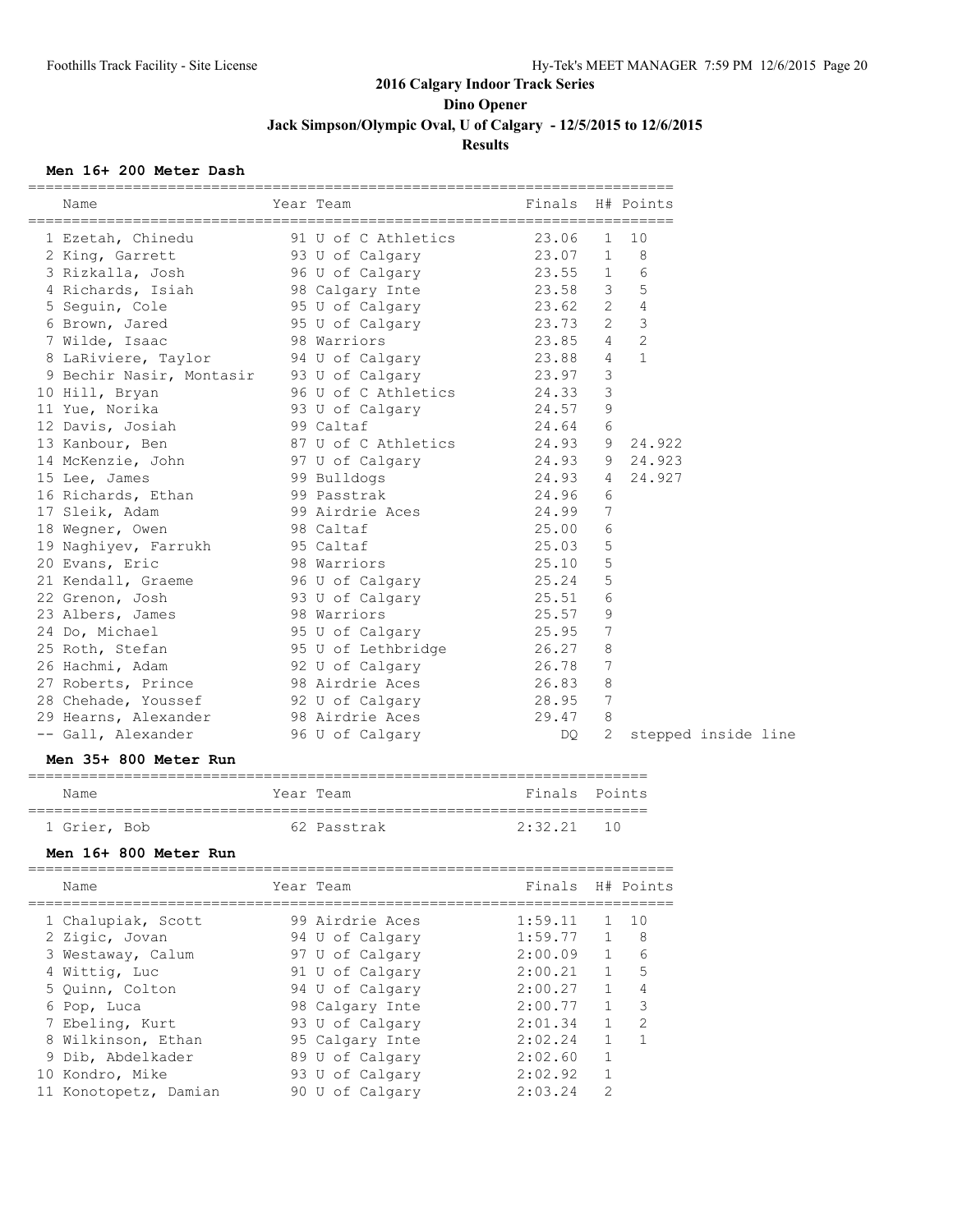#### **....Men 16+ 800 Meter Run**

| 12 Hoppe, William      | 93 U of Calgary                                      | 2:03.97 | 2            |
|------------------------|------------------------------------------------------|---------|--------------|
| 13 Clack, William      | 94 U of Calgary 2:05.11                              |         | 2            |
| 14 Krolikowski, Maciek | $91$ U of C Athletics $2:06.25$                      |         | $\mathbf{1}$ |
| 15 MacLellan, Matthew  | 99 Leduc Track Club                                  | 2:06.38 | 3            |
| 16 Germsheid, Robert   | 98 Warriors                                          | 2:07.37 | 2            |
| 17 Kondro, Doug        | 93 U of Calgary                                      | 2:09.08 | 2            |
| 18 Guidinger, Jonathan | 97 U of Calgary                                      | 2:09.68 | 2            |
| 19 Setter, Dustin      | 98 Leduc Track Club                                  | 2:11.60 | 2            |
| 20 Hosanee, Daniel     | 95 U of Calgary                                      | 2:11.63 | 3            |
| 21 McLaren, Maxwell    | 99 Caltaf                                            | 2:11.82 | 3            |
| 22 Vadnai, Evan        | 99 Caltaf                                            | 2:12.50 | 2            |
| 23 Halas, Matthew      | 98 Caltaf                                            | 2:12.56 | 2            |
|                        | 24 Poffenroth, William 93 Unattached Alberta 2:18.85 |         | 3            |
| 25 Samson, Jordan      | 98 Warriors                                          | 2:22.99 | 3            |
| 26 Jaqdeep Singh, Ubhi | 97 ICAA                                              | 2:32.00 | 3            |

#### **Men 16+ 3000 Meter Run**

#### ======================================================================= Name Team Year Team Finals Points

| <u>ivanc</u>        | $11.111$ $11.111$     |          | 1.111 |
|---------------------|-----------------------|----------|-------|
| 1 Ahl, Aaron        | 99 Calgary Spartans   | 9:31.79  | 10    |
| 2 Halldorson, Ouinn | 99 Bulldogs           | 9:40.56  | 8     |
| 3 Inhaber, Josh     | 89 Trojans            | 10:08.86 | 6     |
| 4 Poffenroth, David | 90 Unattached Alberta | 13:36.99 | -5    |

#### **Men 16-17 60 Meter Hurdles 36"/13.72m**

| Name                      |  | Year Team | Finals |  |  |  |
|---------------------------|--|-----------|--------|--|--|--|
|                           |  |           |        |  |  |  |
| 1 Shokoohi, Mehrdad       |  | 99 Caltaf | 8.53   |  |  |  |
| 2 Wegner, Owen            |  | 98 Caltaf | 9.19   |  |  |  |
| 3 McLaren, Maxwell        |  | 99 Caltaf | 10.11  |  |  |  |
| 4 Assheton-Smith, Michael |  | 99 Caltaf | 10.24  |  |  |  |

#### **Men 18+ 60 Meter Hurdles 42"/13.72m**

| Name                 | Year Team       | Finals |
|----------------------|-----------------|--------|
| 1 Gall, Alexander    | 96 U of Calgary | 857    |
| 2 Charlesworth, Alex | 97 Caltaf       | 863    |

#### **Men 18+ 4x200 Meter Relay**

| Team                                  | Finals  |  |  |
|---------------------------------------|---------|--|--|
|                                       |         |  |  |
| 1 Calgary International 'A'           | 1:34.83 |  |  |
| 2 Caltaf Athletic Association<br>י בי | 1:38.96 |  |  |
| Men 16+ High Jump                     |         |  |  |

| Name | Year Team | Finals |
|------|-----------|--------|
|      |           |        |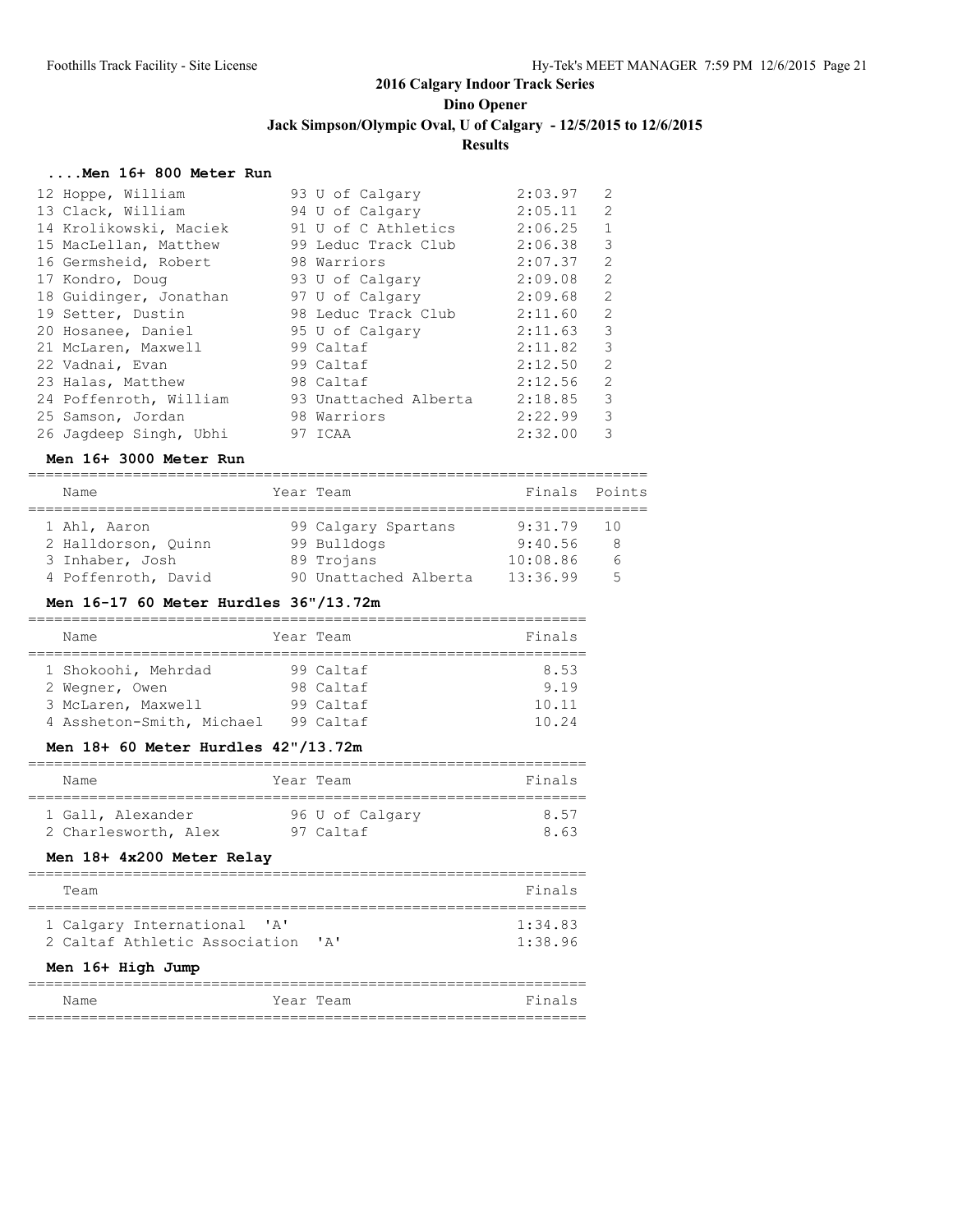**Dino Opener**

**Jack Simpson/Olympic Oval, U of Calgary - 12/5/2015 to 12/6/2015**

### **Results**

### **....Men 16+ High Jump**

| 1 Unruh, Colin                                | 97 U of Calgary                                   | 1.93m  |
|-----------------------------------------------|---------------------------------------------------|--------|
|                                               | 1.65 1.70 1.75 1.78 1.81 1.84 1.87 1.90 1.93 1.96 |        |
| P P P<br>P<br>$\circ$                         | $O$ 0<br>$\circ$<br>XO XXX                        |        |
| 2 Uzoh, Derek                                 | 98 Caltaf                                         | J1.93m |
|                                               | 1.65 1.70 1.75 1.78 1.81 1.84 1.87 1.90 1.93 1.96 |        |
| P<br>$\mathbf{P}$<br>$\overline{O}$<br>P<br>P | P<br>$\circ$<br>$\mathbf{P}$<br>XXO<br>XXX        |        |
| 3 Hubbard, Collin 97 U of Calgary             |                                                   | 1.90m  |
| 1.65 1.70 1.75 1.78 1.81 1.84 1.87 1.90 1.93  |                                                   |        |
| XO O<br>P<br>$\circ$ $\circ$                  | O XXO XXO<br>XXX                                  |        |
| 4 Beitel, Matthew                             | 98 Caltaf                                         | 1.78m  |
| 1.65 1.70 1.75 1.78 1.81                      |                                                   |        |
| P<br>$\circ$<br>XXO<br>$\circ$<br>XXX X       |                                                   |        |
| 5 Randhawa, Jasreet Singh 97 ICAA             |                                                   | 1.65m  |
| 1.65 1.70                                     |                                                   |        |
| XXX<br>$\Omega$                               |                                                   |        |
| 6 Wegner, Owen                                | 98 Caltaf                                         | J1.65m |
| 1.65 1.70                                     |                                                   |        |
| XXO XXX                                       |                                                   |        |

#### **Men 16+ Long Jump**

| Name<br>Year Team<br>=====================                              | Finals |
|-------------------------------------------------------------------------|--------|
| 95 U of C Athletics<br>1 Ost, Austin                                    | 6.78m  |
| 6.78m 6.60m 6.56m PASS PASS PASS<br>2 Nkwonta, Sodienye 38 U of Calgary | 6.67m  |
| 6.16m 6.12m 6.22m 6.25m 6.08m 6.67m                                     |        |
| 3 Booth, Riley 91 U of C Athletics                                      | 6.50m  |
| FOUL 6.47m FOUL 6.50m FOUL FOUL                                         |        |
| 4 Uzoh, Derek 98 Caltaf                                                 | 6.49m  |
| $6.47m$ $6.45m$ $6.49m$ $6.12m$ $6.44m$ $6.07m$                         |        |
| 5 Krupity, Denver 600 Calgary Spartans                                  | 6.27m  |
| 6.20m 6.27m 5.91m 5.99m 6.08m FOUL                                      |        |
| 6 Beitel, Matthew 98 Caltaf                                             | 6.16m  |
| 5.89m 5.90m FOUL FOUL FOUL 6.16m                                        |        |
| 7 Naghiyev, Farrukh 95 Caltaf                                           | 5.82m  |
| 5.82m FOUL FOUL FOUL FOUL FOUL                                          |        |
| 8 Wegner, Owen 98 Caltaf                                                | 5.76m  |
| 5.54m FOUL 5.56m 5.53m 5.76m 5.62m                                      |        |
| -- Lamont, Bailey 37 U of C Athletics                                   | FOUL   |
| FOUL FOUL FOUL                                                          |        |

### **Men 16+ Triple Jump**

| Name                      | Year Team                                                                           | Finals |
|---------------------------|-------------------------------------------------------------------------------------|--------|
| 1 Minton, Corey           | 91 U of C Athletics<br>FOUL 13.78m 13.92m FOUL FOUL<br>FOUL.                        | 13.92m |
|                           | 2 Nkwonta, Sodienye<br>98 U of Calgary<br>11.82m 13.14m 13.10m 13.28m 13.49m 13.56m | 13.56m |
| 3 Lamont, Bailey<br>FOUL. | 97 U of C Athletics<br>FOUL 10.23m 10.26m 10.49m                                    | 10.49m |